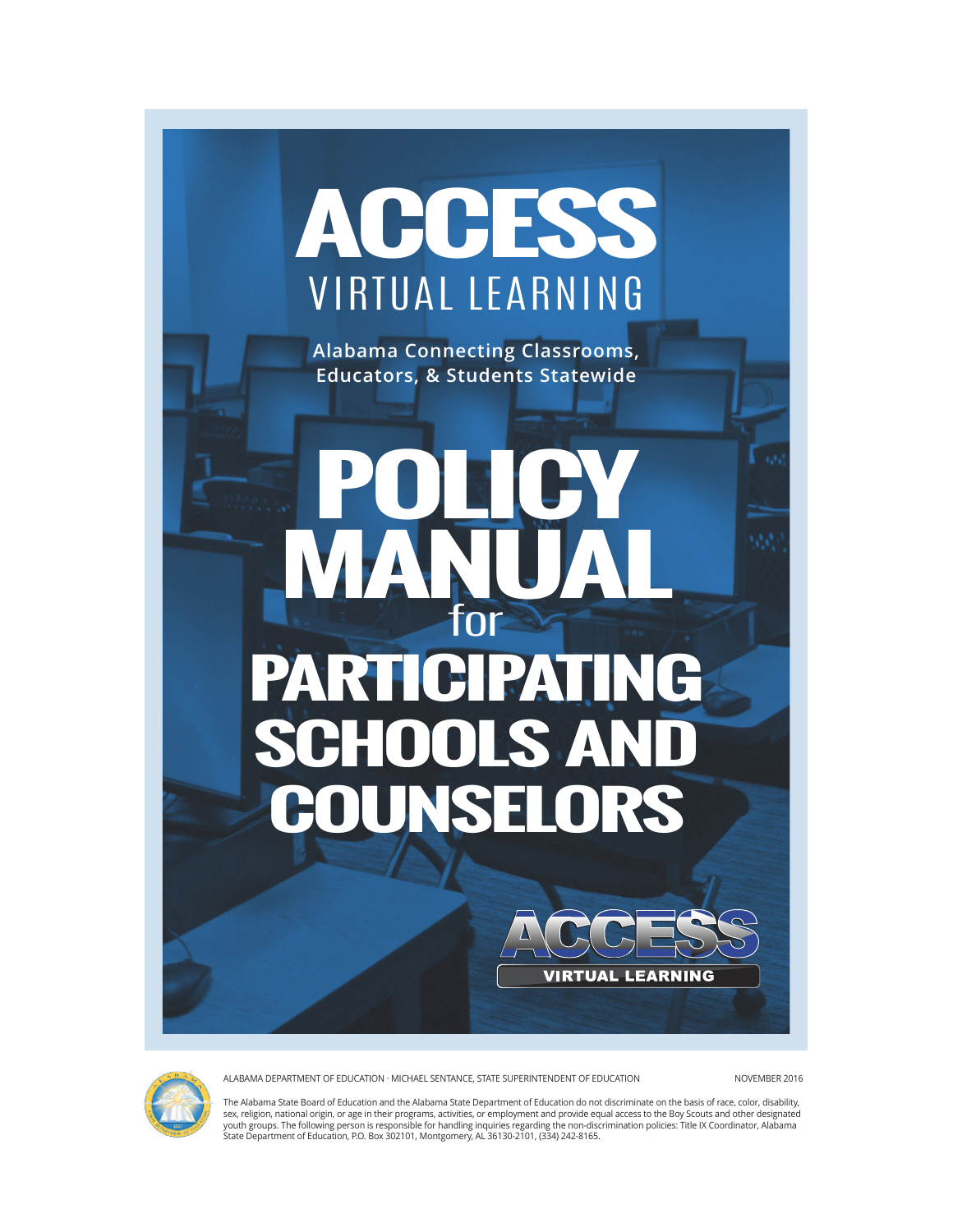

# **POLICY MANUAL** for **PARTICIPATING SCHOOLS AND COUNSELORS**

#### **TABLE OF CONTENTS**

#### **PREFACE**

## **REQUIREMENTS FOR PARTICIPATING SCHOOLS AND COUNSELORS**

| CREDIT RECOVERY AND CREDIT ADVANCEMENT COURSES 9 |  |
|--------------------------------------------------|--|
|                                                  |  |
|                                                  |  |

**TABLE OF CONTENTS Continued on next page...**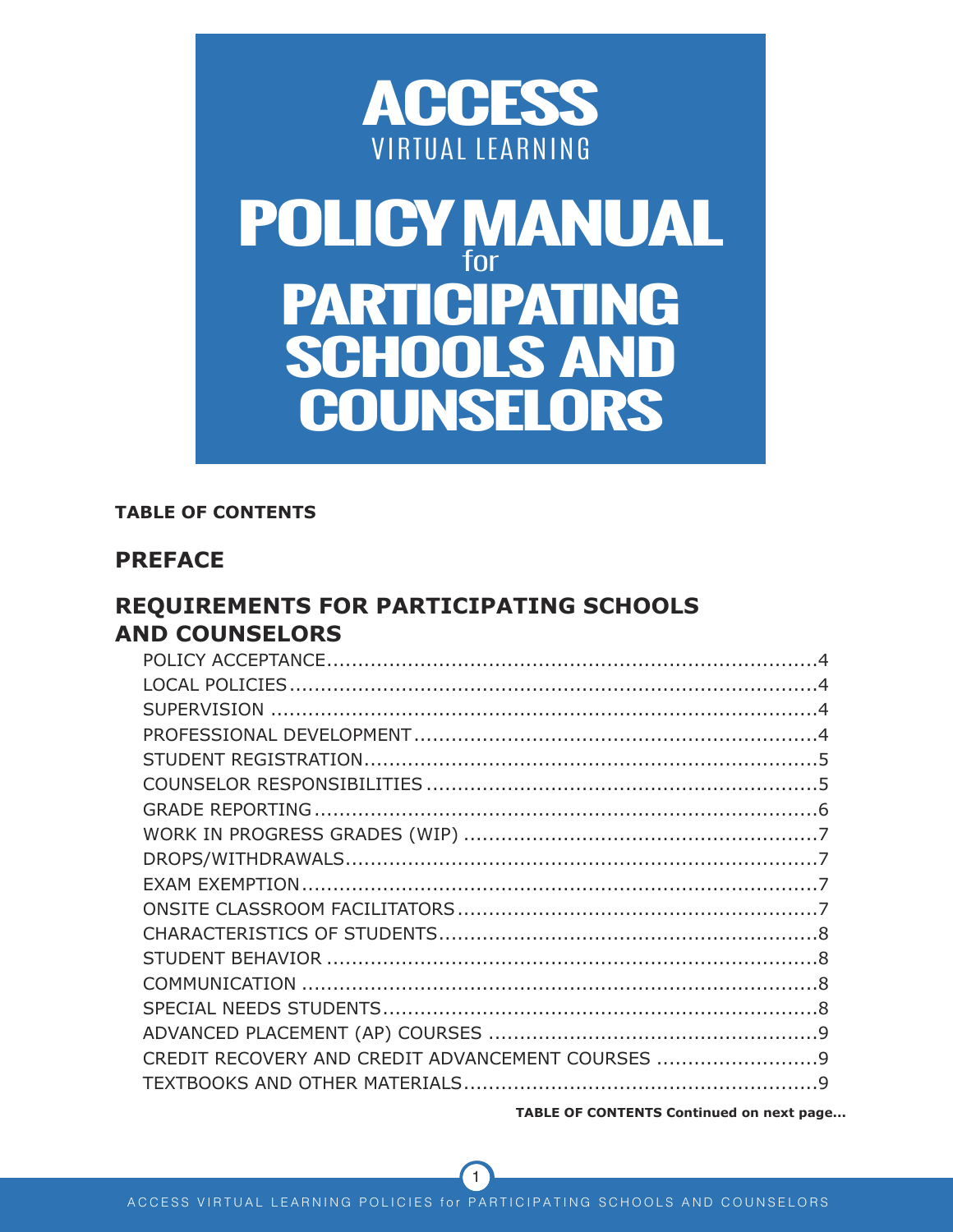| FINANCIAL BENEFITS FOR SCHOOLS AND TEACHERS-VCI CLASSES 11 |  |
|------------------------------------------------------------|--|

**TABLE OF CONTENTS Continued from previous page...**

## **GENERAL POLICIES— MINIMUM REQUIREMENTS FOR ACCESS TEACHERS**

## **POLICIES FOR STUDENTS**

| CREDIT RECOVERY AND CREDIT ADVANCEMENT COURSES18 |  |
|--------------------------------------------------|--|
|                                                  |  |
|                                                  |  |
|                                                  |  |
|                                                  |  |
|                                                  |  |

## **STUDENT ACKNOWLEDGEMENT PAGE**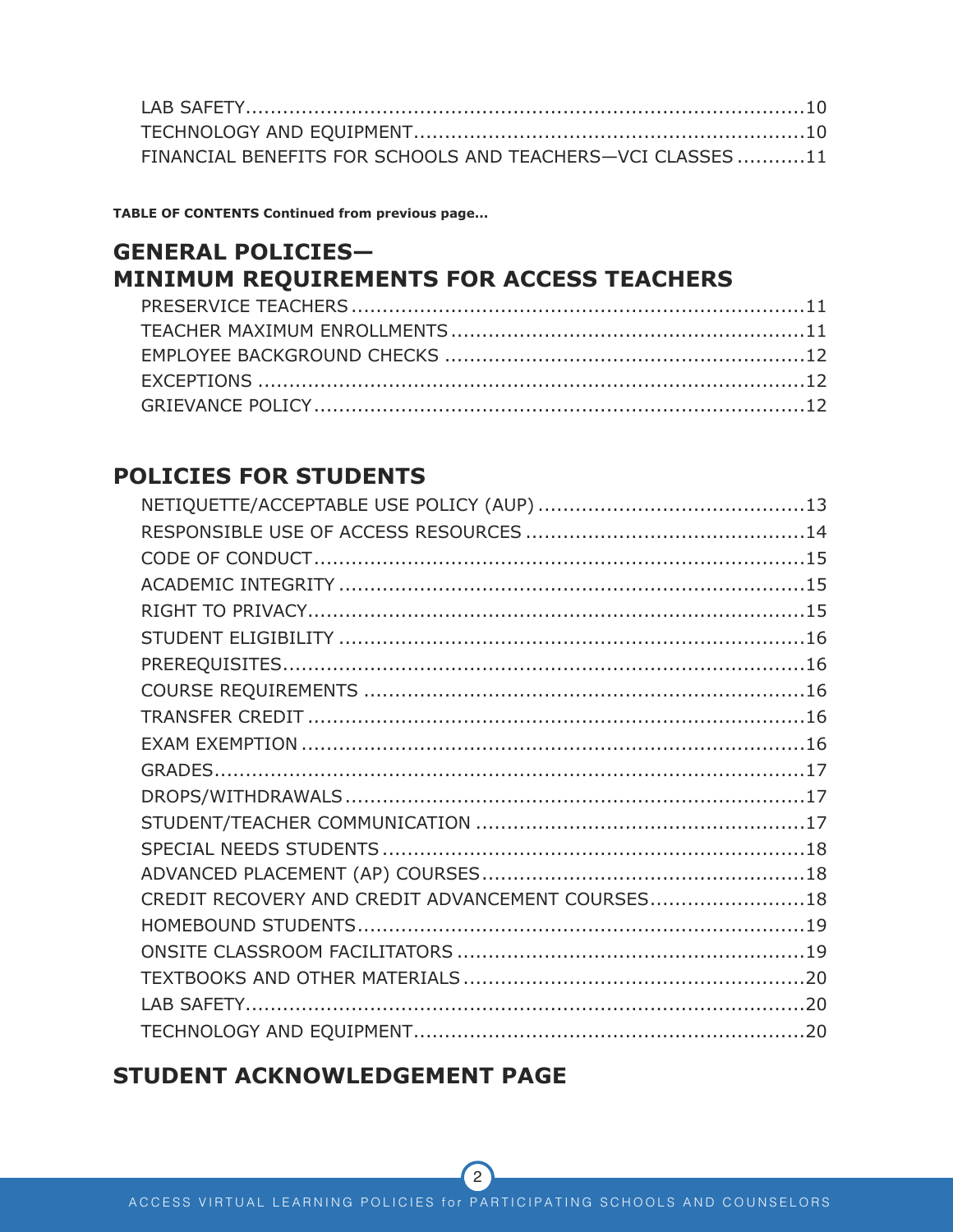# **PREFACE**

Welcome to the world of virtual learning with ACCESS (Alabama Connecting Classrooms, Educators, and Students Statewide). With a vision for providing equal access to high quality instruction and a wide range of course options, ACCESS is having a positive impact on students throughout Alabama. We are pleased that all Alabama high schools are able to participate in the ACCESS experience. Your participation will assist you in providing your students with a variety of Advanced Placement (AP), core, and elective courses, and will open doors of opportunity for your students as we collaborate to make the goals of ACCESS a reality.

In addition to specifying the requirements of participating schools, principals, counselors, technology coordinators, and others, this manual identifies general policies for this program as well as those for students enrolled in ACCESS courses. It also provides information on financial benefits for those schools and teachers who provide videoconferencing instruction (VCI) to students in other parts of the state. ACCESS policies for students are included at the end of this manual. We trust you will find this manual useful as you join us in bringing 21st Century technologies to all Alabama students.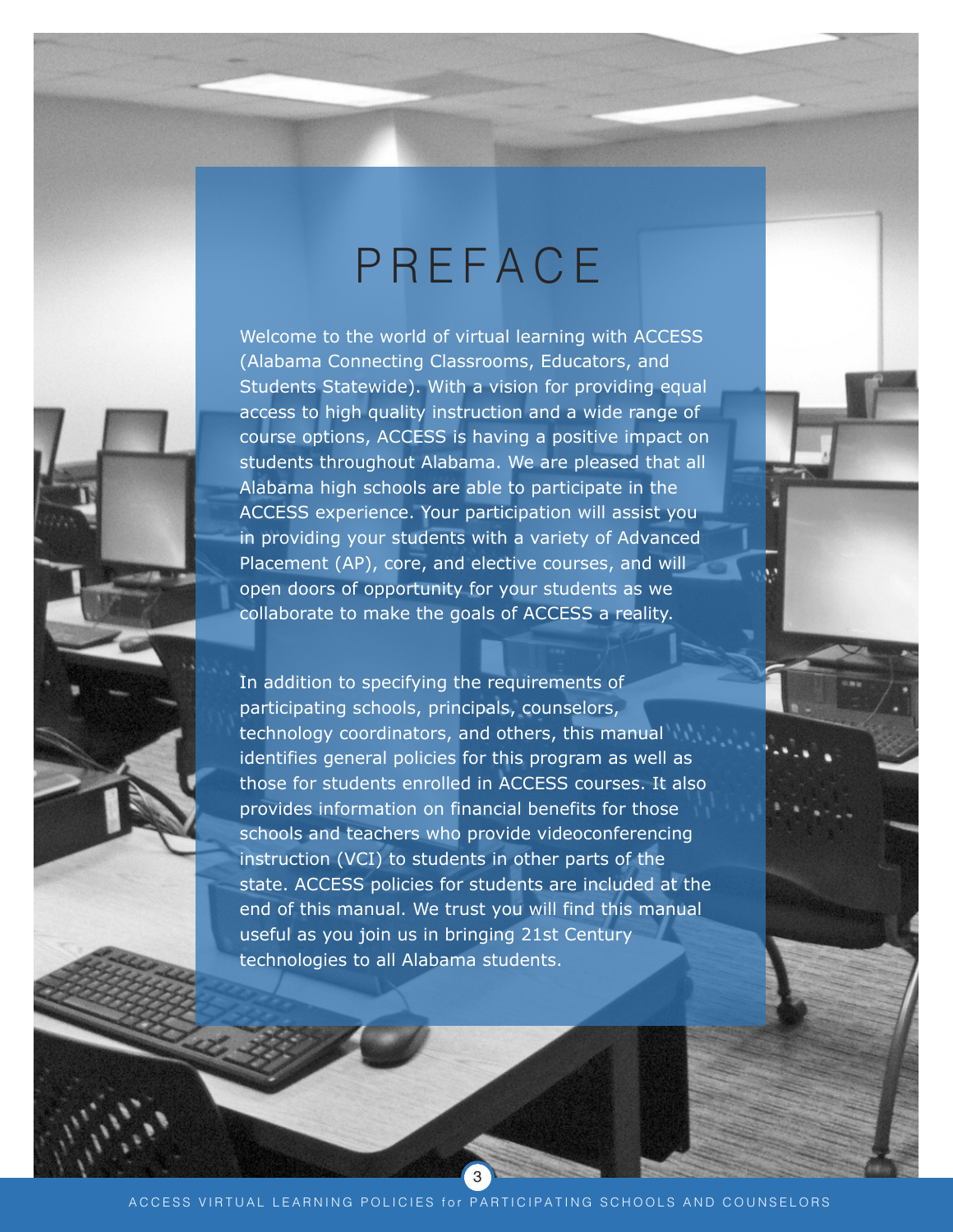## REQUIREMENTS FOR PARTICIPATING SCHOOLS AND COUNSELORS

#### **POLICY ACCEPTANCE**

It is the responsibility of the local school principal to access and accept the ACCESS use policy for participating schools in the student registration system (InformationLIVE). Upon acceptance of these policies by the principal, usernames and passwords for students approved for placement in ACCESS courses will be issued.

## **LOCAL POLICIES**

Local school systems should develop policies to govern documentation of student work and assessment, maintain communication with virtual learning staff (ACCESS teacher, SDE, support center), and establish local withdrawal/enrollment policies within SDE ACCESS guidelines.

#### **SUPERVISION**

It is the responsibility of the local school principal to ensure that:

- The school abides by all policies governing ACCESS.
- ACCESS and local school/school system policies are followed by students participating in the ACCESS Virtual Learning program and signed Policy Acceptance Forms are on file at the school and available upon request by ACCESS staff. A copy of this form is provided on the last page of the Policy Manual for Students and on the last page of this document.
- Students enrolled in ACCESS courses meet all prerequisites for those courses.
- Students are provided with textbooks and other instructional materials/software needed for courses in which they are enrolled at the beginning of the term.

Training to assist with program implementation will be provided for principals by the regional support centers.

#### **PROFESSIONAL DEVELOPMENT**

Schools will ensure that counselors are trained in the use of the counselor section of the registration site for ACCESS Virtual Learning and that onsite classroom facilitators receive the training and/or professional development that is required by ACCESS. In addition, onsite classroom facilitators should have the following skills: basic computer literacy, basic e-mail literacy, and the ability to use a fax machine and scanner.

It is recommended that school principals attend training provided by the ACCESS Virtual

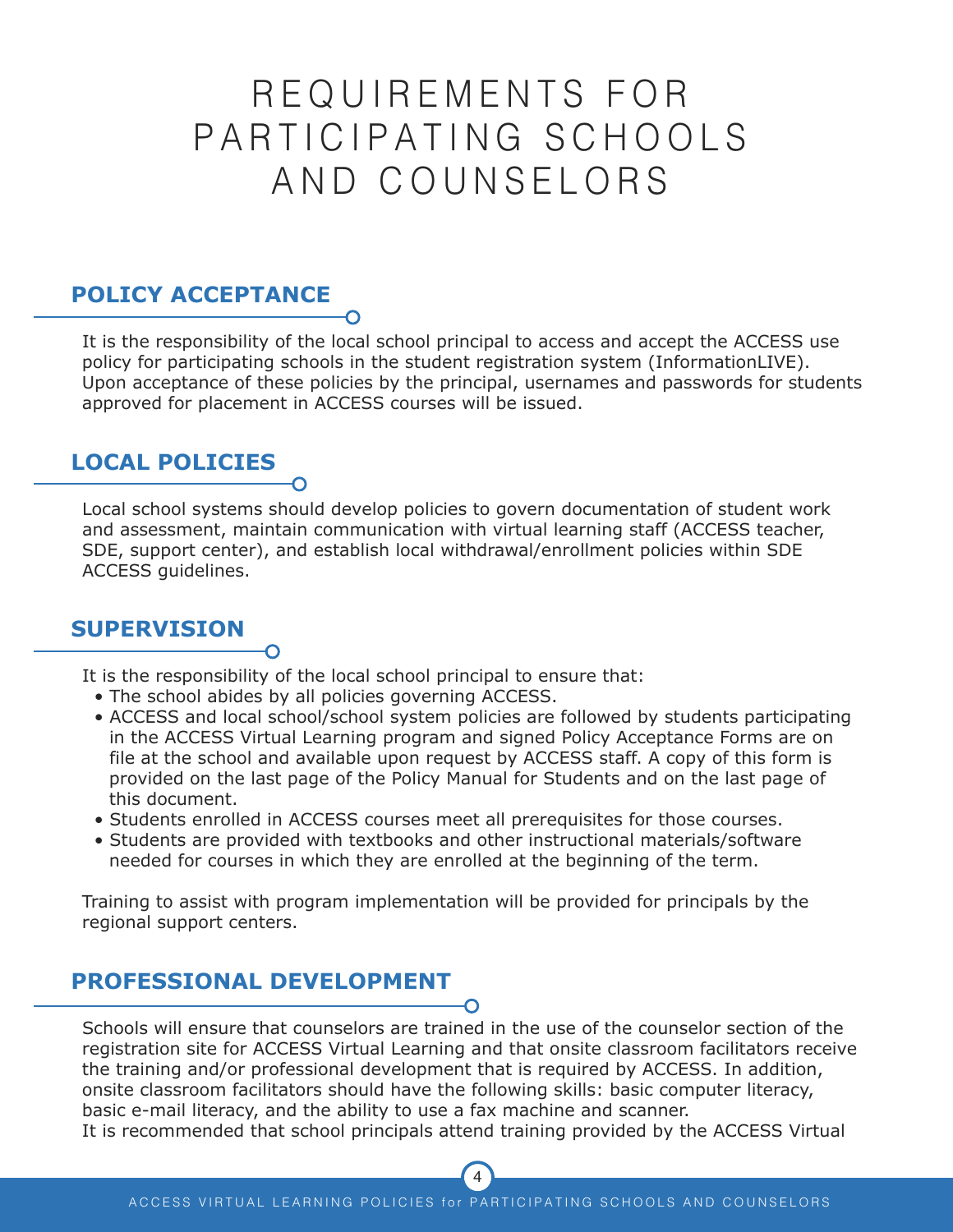Learning regional support centers to gain information pertaining to their roles in the student registration system (InformationLIVE) and to receive detailed information regarding the responsibilities of local school staff.

## **STUDENT REGISTRATION**

Schools will assign staff to register students. This responsibility is most often assumed by the counselor, facilitator, or registrar. It is the responsibility of the local school administrator to designate local school personnel who will be responsible for:

- Handling registration.
- Serving as a main contact person.
- Serving as the counseling representative for the school.
- Obtaining permission from parents for students to take virtual learning courses.
- Verifying enrollment with the SDE as appropriate (to include contacting the regional support center prior to adding a student to a local VCI course).
- Monitoring student progress and behavior in both the physical classroom and the virtual classroom.
- Recording grades in the local school's student information system and/or each student's school record.
- Supervising the printing, distribution, and return of signed student progress reports, if required by the local school system.
- Communicating with the ACCESS teacher on a day-to-day basis.

## **COUNSELOR RESPONSIBILITIES**

It is the responsibility of the local school administrator to assign counselors to register students for ACCESS classes and to follow up with students on progress and grades in these classes. Principals will enroll counselors in the student registration system, InformationLIVE, and ensure that counselors receive their usernames and passwords.

The major responsibilities of the counselor are as follows:

- Attend training provided by the regional support center.
- Provide information regarding ACCESS courses to students and parents.
- Ensure that students meet prerequisite requirements and possess necessary skills prior to registering them for ACCESS courses.
- Provide within one (1) week of enrollment in an ACCESS course, a list of students who are to receive special services to the respective support centers. It is imperative that the list and a copy of the student's individualized plan(s) are received promptly to insure student success.
- Use the ACCESS student registration system to register students for ACCESS courses taught via videoconferencing instruction (VCI) and Web-based instruction (WBI) and to withdraw them from such courses as needed.
- Report technical issues with student registration to the school system technology coordinator and appropriate support center staff/personnel.
- Notify the school administrator and the school system technology coordinator of software downloads needed for specific students and courses. This information is found under the Courses tab in the Web-Based Courses Resource List at [http://accessdl.state.al.us/content/Web\\_Based\\_Courses\\_Resource\\_List\\_0#overlay](http://accessdl.state.al.us/content/Web_Based_Courses_Resource_List_0#overlay-context=courses)[context=courses.](http://accessdl.state.al.us/content/Web_Based_Courses_Resource_List_0#overlay-context=courses)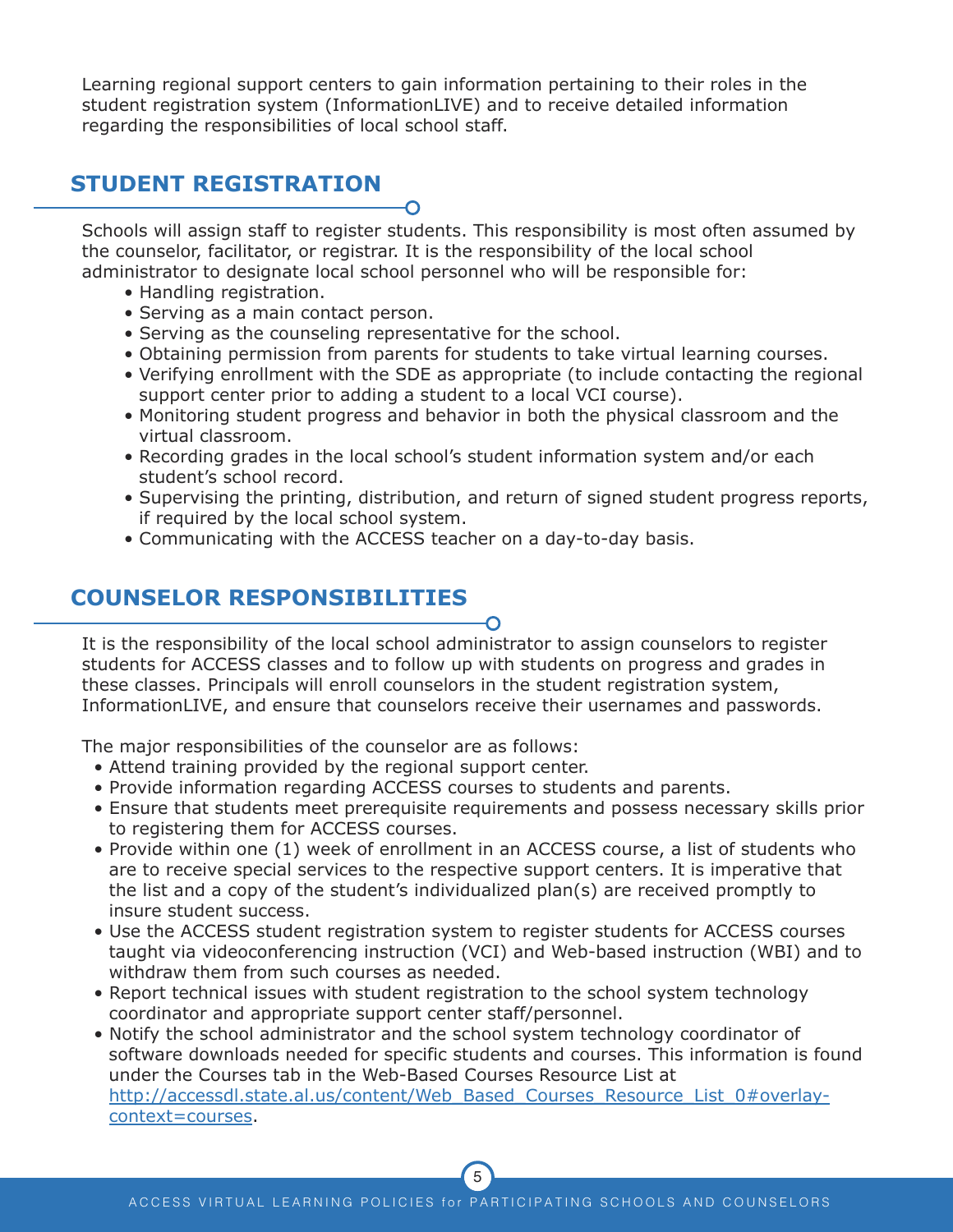- Monitor student progress and grades.
- Ensure that grades for local students taking ACCESS classes are recorded and documented appropriately on student and school records.
- Average student's grade(s) in the event of a transfer. ACCESS teachers are only responsible for the grades earned in their ACCESS course once the student is enrolled into that course. Any averaging due to transfer grades, etc., is the responsibility of the local school/counselor as the grade granting authority.
- Serve as the main contact person for addressing questions or resolving issues among parents, facilitators, ACCESS staff, and virtual learning teachers.

#### **GRADE REPORTING**

Schools will monitor student progress throughout the duration of the course.

It is the responsibility of the local school administration to:

- Ensure that onsite classroom facilitators at receiving sites discuss with each student his or her progress in any ACCESS course being taken at least once per week. Facilitators may request that students print a copy of their grades from the learning management system each week for placement in a folder for review by parents and school administrative staff. The facilitator will work with the teacher to establish the day of the weekly grades check so that the teacher can have the maximum number of submitted assignments graded and recorded.
- Inform the ACCESS teacher of graduating seniors and notify parents when a senior is at risk of failing.
- Ensure the local school designee transfers the semester/term grades to the school's student information system and/or each student's school record. *Note: Grades should not be transferred from InformationLIVE to the school's student information system (iNOW, etc.) until the student's Request Status is marked "Complete" in InformationLIVE.*
- Ensure the onsite classroom facilitators or designees communicate with ACCESS teachers regarding progress reports required by their LEA.

Grades from an ACCESS VCI course section will be calculated following the policies of the sending teacher's school. The sending teacher will provide a copy of the grading policies and course syllabus to students and receiving schools at the beginning of the term in which a course is delivered.

All students in a WBI course section will be graded using the same grading scheme. The teacher will communicate the grading scheme and pacing schedule to the receiving schools and students via the learning management system at the beginning of the term in which a course is delivered.

Each ACCESS one-credit course is divided into two semesters or terms. Student grades are cumulative for each individual semester/term.

Numerical grades shall be assigned by the ACCESS teacher and accepted by the participating high school. Honor points, weighting, and other special considerations will be made, when appropriate, at the discretion of the local school administration [290-3-1-.02 (13) (d) 2 (f)].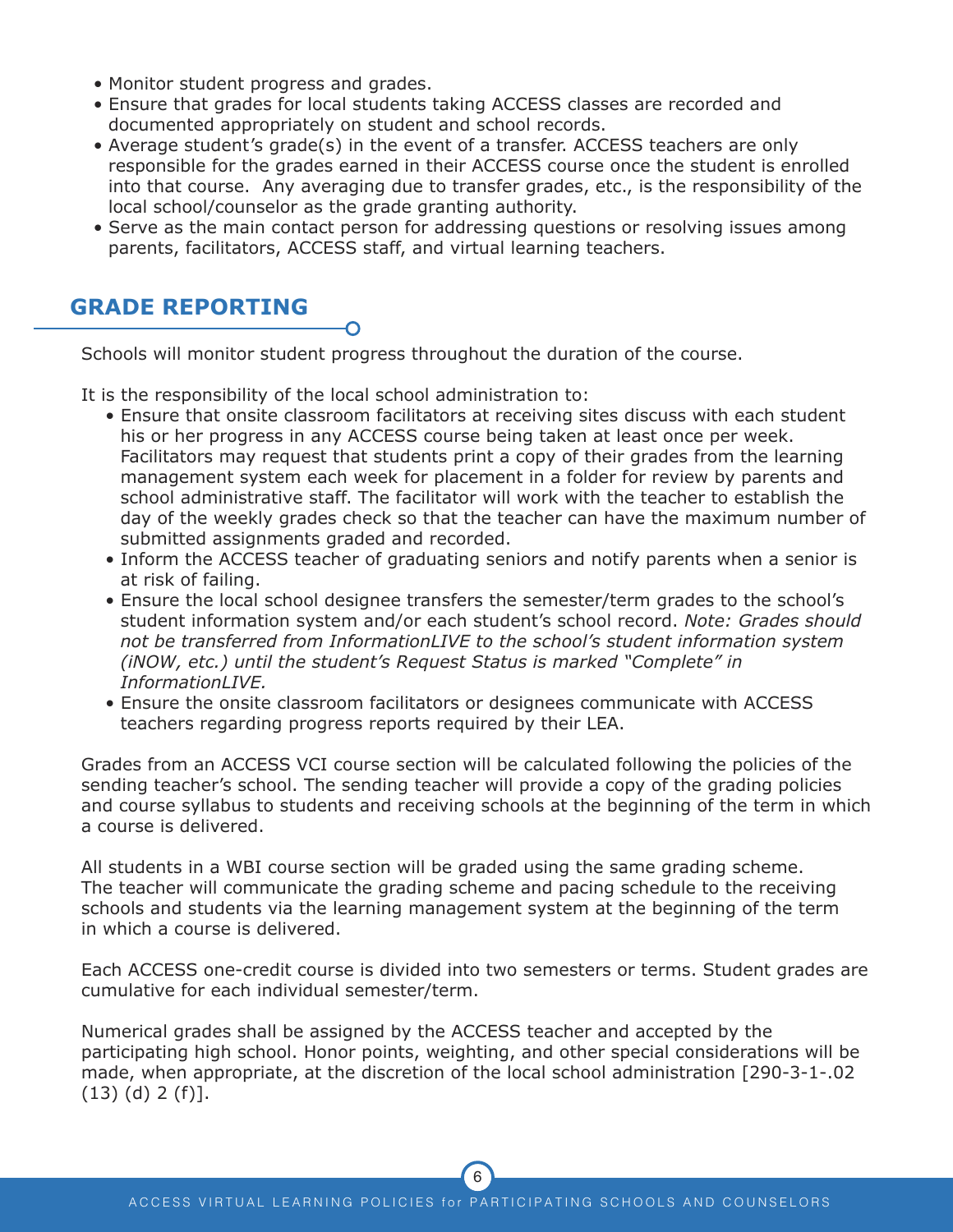At the end of each term/semester, numerical grades will be provided to students' schools for placement on official school records and distribution to students and parents or legal guardians in accordance with local policies. The local school may average the two semester/term grades if a course grade is needed.

#### **WORK IN PROGRESS GRADES (WIP)**

Students may be assigned a WIP upon the request of a school administrator or counselor. The request must be submitted using the form found on the ACCESS Website under the Educators tab→Administrator/Counselor. The form should be e-mailed directly to [AccessReports@alsde.edu](mailto:AccessReports@alsde.edu) and copied to the school's regional support center.

Students granted WIP status may continue working in a course, and teachers are expected to continue teaching the course until the designated end date.

#### **DROPS/WITHDRAWALS**

Students will begin the drop/withdrawal process of an ACCESS course with the local school counselor.

Students who are enrolled in a one-credit course (traditional or block) and who want to drop a course at the end of the first semester should follow the local school's policies and procedures for drops and/or withdrawals.

#### **EXAM EXEMPTION**

Students taking ACCESS Virtual Learning courses will follow the semester/final exam exemption policies of their home school. The school administrator or designee will make the final determination concerning student exemptions.

The Exam Exemption Form may be found on the ACCESS website [\(http://accessdl.state.al.us\)](http://accessdl.state.al.us) under the Educators tab→Administrators/Counselors→Exam Exemption Form. Completed forms (without students' grades) should be e-mailed to the ACCESS teacher and support center prior to the day the school would like to schedule an ACCESS course exam.

If a student fails to take the semester/term exam and was not exempt, the local school counselor, school administrator, or facilitator should immediately contact the ACCESS teacher or regional support center staff to assist the student in rescheduling the exam as soon as possible.

#### **ONSITE CLASSROOM FACILITATORS**

Schools will provide facilitators to supervise and assist students and to monitor their behavior in the physical classroom as well as in the virtual classroom. Specific facilitator responsibilities are included in the Policy Manual for Students. Local school systems should develop policies to establish requirements for facilitators. At a minimum, facilitators must be adults approved by the local school who have completed professional development in

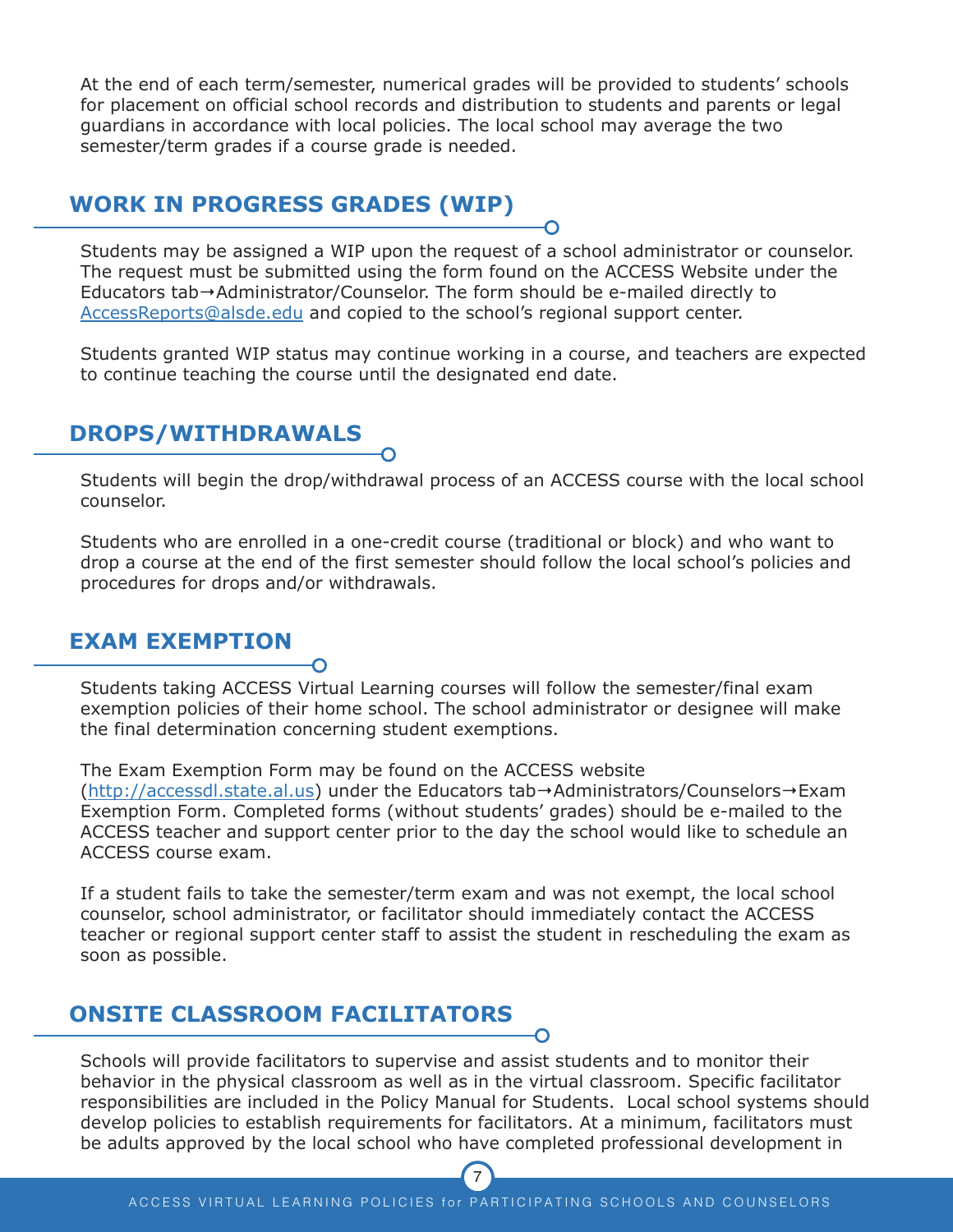online methodology and technical aspects of Web-based instruction through ACCESS and serve as liaisons to online teachers and providers.

Onsite classroom facilitators must have passed mandatory fingerprinting and background checks, have basic computer and e-mail skills, and possess the ability to use a fax machine and a scanner. Onsite classroom facilitators or paraprofessionals in Title I schools must be under the direct supervision of a certified teacher who is in close proximity to the virtual learning classroom.

### **CHARACTERISTICS OF STUDENTS**

Students and educators usually adapt rapidly to the virtual learning format. Many higher education institutions already have standard virtual learning courses. In general, more successful Web-based learners are those who are independent learners, computer literate, and effective communicators. Students should also be interested in the concept of online learning and be willing to ask for help and share virtual learning problems and/or concerns with others.

#### **STUDENT BEHAVIOR**

Schools will ensure that students are respectful of the rights of others, that they behave responsibly in the classroom, and that they properly handle and use all classroom equipment.

It is the responsibility of the local school administration to provide necessary support to maintain discipline in the physical classroom as well as in the virtual classroom. If a situation occurs where disciplinary action is required, it is expected that the local school administration will follow local school board policies as applicable.

#### **COMMUNICATION**

It is the responsibility of the student's local school administration to designate a contact person to facilitate all communication among the ACCESS teacher(s), support center personnel, and/or SDE staff as appropriate. The contact person is responsible for coordinating any supplies or equipment needed for courses with support center personnel.

#### **SPECIAL NEEDS STUDENTS**

Teachers will receive a list of students with disabilities who have either an Individualized Education Program (IEP), ELL, or 504 Plan from their regional support center at the beginning of each term. This information should be kept confidential, and teachers must ensure that they meet all teacher responsibilities as outlined in these documents.

The following information is included in the Policy Manual for Students and outlines steps to be followed in the registration and instruction of special needs students in ACCESS courses.

1. Prior to registration for an ACCESS course, the counselor shall contact the student's case manager for a review of the educational needs of the student based on the requirements of the IEP, ELL, or the 504 Plan.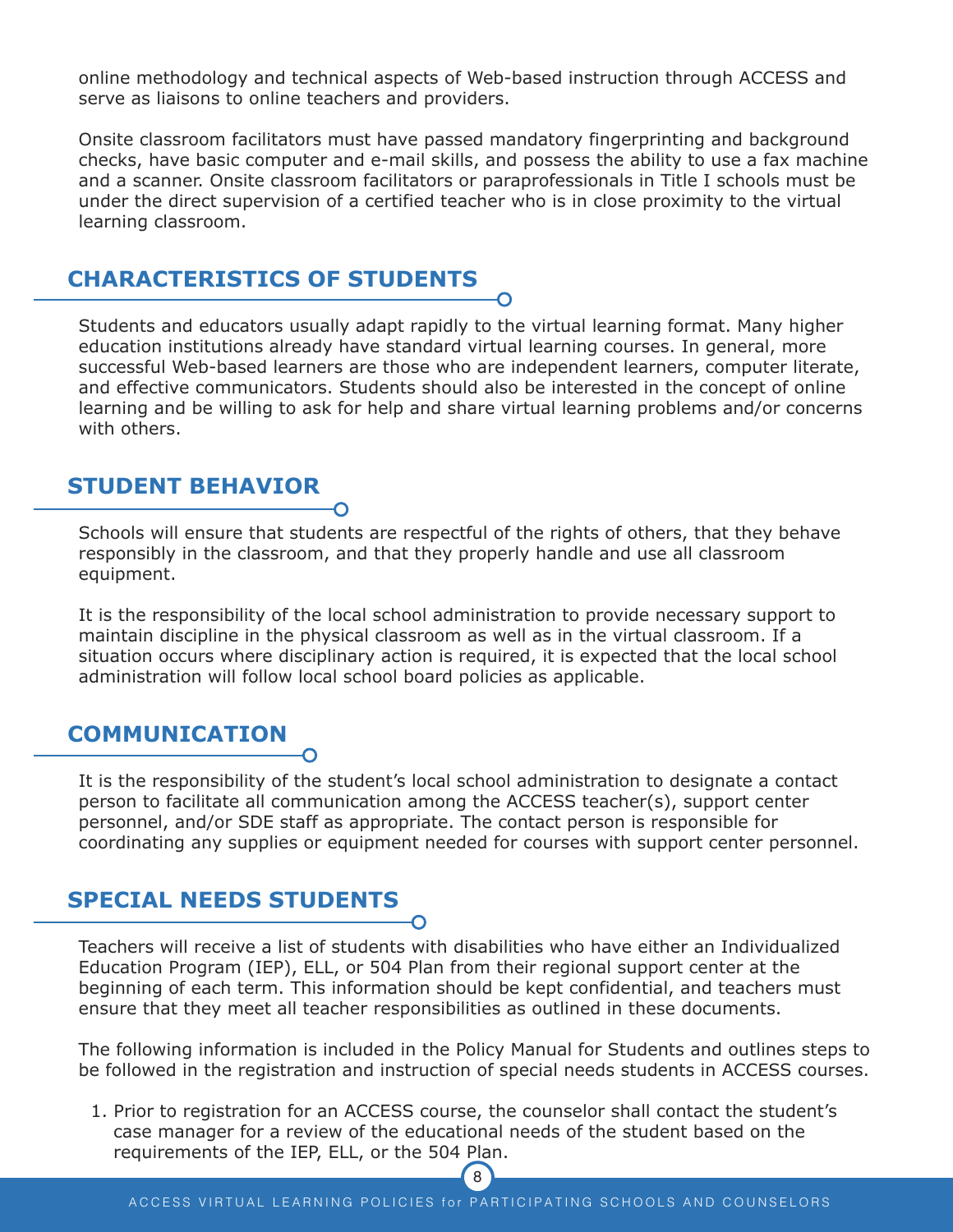- 2. If a virtual learning course is determined to be appropriate for the student based on the IEP, ELL, or 504 Plan, and the student takes such a course during the implementation period of the IEP, ELL, or 504 Plan, the local school will be responsible for providing any supplementary aids and services as required in the IEP, ELL, or 504 Plan that are not supported within the WBI or VCI environment and maintaining communication with the ACCESS teacher.
- 3. Counselors will work with the Special Education case manager to ensure that the IEP, ELL, or 504 Plan is made available immediately to the ACCESS teacher and support center director. The ACCESS teacher must be informed of his or her responsibilities for implementing the IEP, ELL, or 504 Plan.
- 4. If an ACCESS course is taken by a student receiving special education services during the summer, or any time period not covered by the IEP, neither the local school nor ACCESS will be responsible for providing supplemental aids and services.
- 5. The ACCESS teacher and support center will maintain confidentiality with all personally identifiable educational records received by storing such records in a secure environment. At the end of the term, any personally identifiable educational records received by the ACCESS teacher or support center director will be shredded.

## **ADVANCED PLACEMENT (AP) COURSES**

It is the school's responsibility to ensure that students meet all prerequisite requirements and have access to any supplementary resources (including textbooks) needed for Advanced Placement courses.

Principals and counselors should also make students aware of their option to take AP exams, inform them of available AP exam review materials, notify them of the date for the administration of each exam, and order and administer the exams in accordance with College Board policy.

If in place, local policy regarding exemption of semester/term exams for students taking the College Board AP exam will be followed.

Schools must notify ACCESS teachers and support center staff of such exemptions in accordance with the ACCESS Exam Exemption policy (see page 2).

## **CREDIT RECOVERY AND CREDIT ADVANCEMENT COURSES**

Guidelines for student eligibility in Credit Recovery and Credit Advancement courses may be found on the ALSDE website. Go to ALSDE Graduation Requirements (link: [www.alsde.edu/sec/sct/Pages/graduationinformation-all.aspx?navtext=Graduation](http://www.alsde.edu/sec/sct/Pages/graduationinformation-all.aspx?navtext=Graduation Information) [Information\)](http://www.alsde.edu/sec/sct/Pages/graduationinformation-all.aspx?navtext=Graduation Information) and click on the individual tabs at the top for more information regarding each course. It is the responsibility of the local schools to ensure that students are eligible to take these specialized courses through ACCESS Virtual Learning.

#### **TEXTBOOKS AND OTHER MATERIALS**

It is the responsibility of receiving school systems to provide students with the required textbooks and ancillary materials needed for each virtual learning class. When possible, the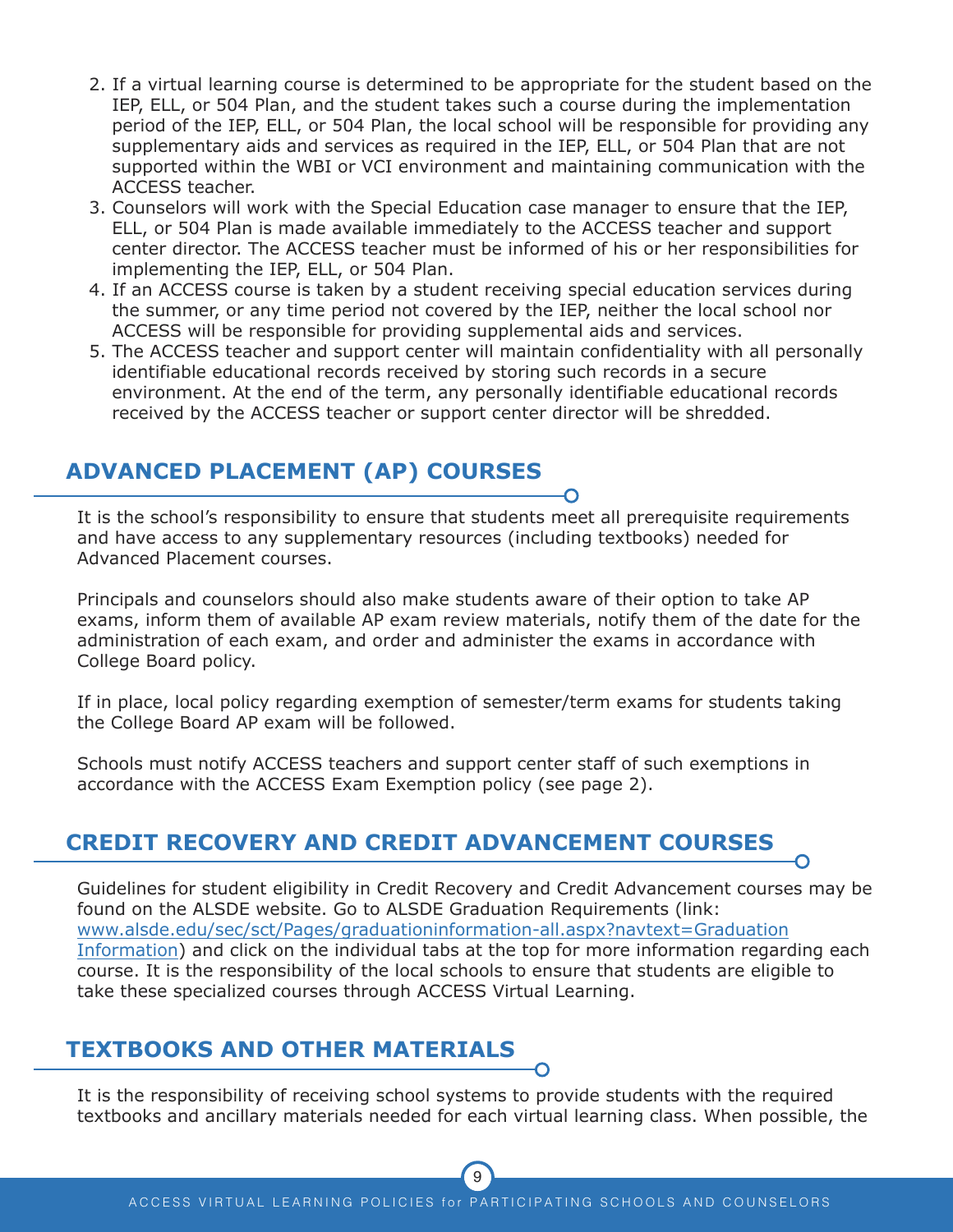cost of CD and online texts will be built into course development costs at no expense to schools, but this cannot be guaranteed.

Textbooks and other course materials must be available on the starting date of each class. Local school systems having students enrolled in a virtual learning course must adopt the designated textbook (print, online, or CD) at the local level and report this adoption to the Alabama Department of Education's textbook office.

A list of required textbooks for Web-based courses will be provided on the ACCESS Virtual Learning website. Textbooks for videoconferencing courses will be determined by the sending school. Information regarding these textbooks will also be provided on the ACCESS website and updated as courses are revised or as course providers change.

Supplementary materials may be required for some courses. A list of such materials is available to schools and students at <http://accessdl.state.al.us> under the Courses tab →Web-based Courses Resource List. Schools will be responsible for costs associated with these additional resources. Check the course information available at the same Web address for more information.

Novels required for English classes (if not available in the local school library) will be considered the responsibility of the student.

## **LAB SAFETY**

Labs are required for all science courses. Some of these may be virtual labs; others will be hands-on. Safety precautions must be implemented and adequate facilities must be provided for implementation of programs prescribed by SDE Bulletin(s) [290-3-1-.02-(1) (a)]. The local school will be responsible for implementing all safety precautions, providing adequate facilities, securing the lab facilitator, and providing all required laboratory supplies and equipment for hands-on labs.

#### **TECHNOLOGY AND EQUIPMENT**

Schools will provide the hardware, software, and other equipment needed by students in virtual learning classes. See the ACCESS Virtual Learning website [\(http://accessdl.state.al.us\)](http://accessdl.state.al.us) for more information and a complete list of recommended equipment and software specifications.

Sending and receiving schools will provide students enrolled in both WBI and VCI courses with laptops/computers during the scheduled class time.

The local school will also provide technology support for equipment and ensure that software required in ACCESS courses is available to students. Counselors will notify technology support of software downloads as listed in the ACCESS course descriptions found under the Courses tab→Web-based Courses Resource List on the ACCESS website [\(http://accessdl.state.al.us\)](http://accessdl.state.al.us).

When ACCESS equipment is not otherwise in use, it may be used for educational purposes within the school system, but such use should not prevent the school from offering ACCESS classes to students during any period of the school day.

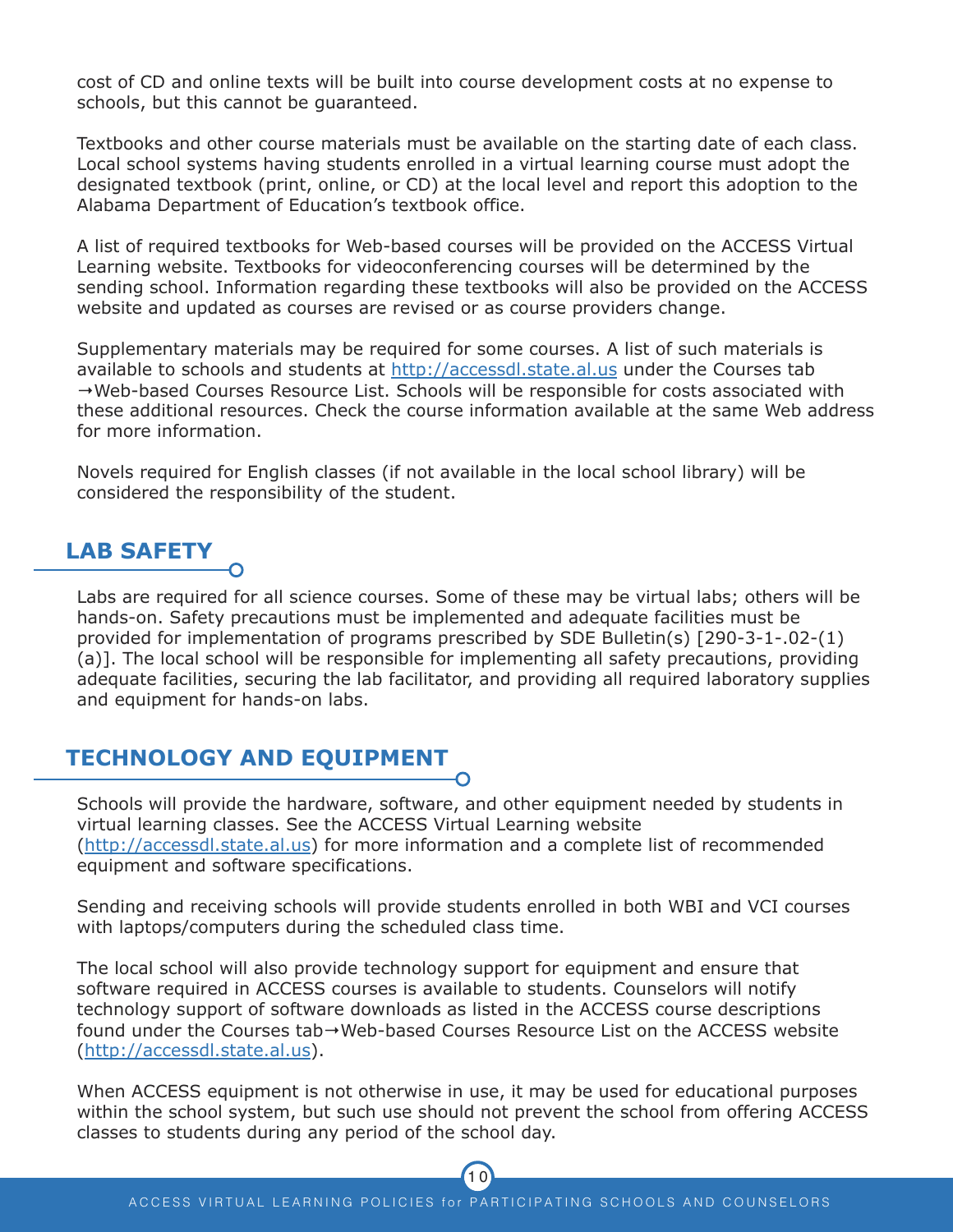## FINANCIAL BENEFITS FOR SCHOOLS AND TEACHERS -VCI CLASSES

Schools that allow their teachers to deliver VCI courses to other schools during the regular school day (for classes that are taught as a part of a teacher's school instructional duties) will be compensated for the use of student units for class counts. VCI teachers will be paid \$75 per student per half credit for course delivery. School systems of VCI teachers will be paid \$175 per student per half credit.

No payments will be made to teachers or school systems for course delivery (VCI) to students within the teacher's local school system.

Teacher contracts for one-credit courses will be set up in such a way that the teachers are under contract to teach the entire course, but the pay will be determined by verification from the support center and VCI teacher of each student's completion of 30% of the course by half credit. Stipends to school systems sending VCI courses will be determined in the same manner. Though some students may drop at the end of the first semester, others may add the course for the second semester due to transfers and other legitimate reasons.

## GENERAL POLICIES

## **MINIMUM REQUIREMENTS FOR ACCESS TEACHERS**

See *ACCESS Policy Manual for Teachers.*

## **PRESERVICE TEACHERS**

Preservice teachers under the supervision of an ACCESS VCI teacher at a local school will not be assigned or given responsibility for an ACCESS VCI class. During the VCI class period, other arrangements must be made for the preservice teacher to teach in a traditional classroom. Exception: If other arrangements cannot be made during the ten (10) consecutive days of preservice teaching required by colleges and universities, the preservice teacher will be permitted to teach only during the required period of time, and only if the certified and highly qualified VCI teacher approves lesson plans in advance and remains in the classroom during the entire class period.

#### **TEACHER MAXIMUM ENROLLMENTS**

Teacher Maximum Enrollments – The maximum number of enrollments for an ACCESS teacher to have at any one time during the school year will be as follows: Adjunct teacher – 60 tradition schedule enrollments, 60 VCI enrollments, or 40 block schedule enrollments; full-time (or retired) teacher – 150 tradition schedule enrollments, 150 VCI enrollments, or

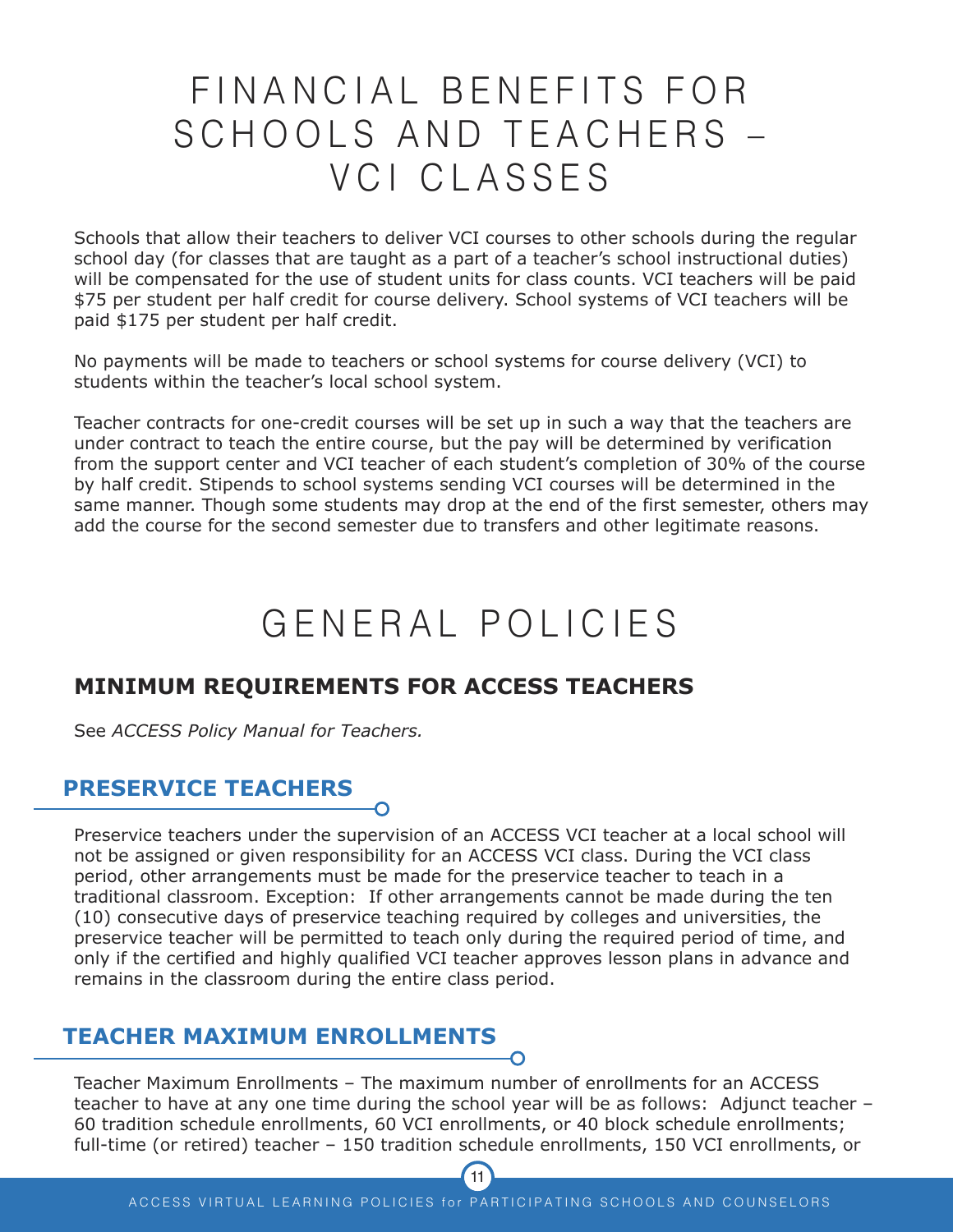100 block schedule enrollments. If a teacher has a combination of enrollment types, the maximum will be determined by taking the traditional schedule enrollments plus the VCI enrollments, plus 1.5 times the number of block enrollments with the total not exceeding the 150 limit for full time and 60 for adjunct. Support centers may choose smaller limits, but these maximums will be enforced by the support centers.

#### **EMPLOYEE BACKGROUND CHECKS**

Any ACCESS, support center, or school employee affiliated with the ACCESS Virtual Learning program who has access to students must be fingerprinted and pass a background check. This applies to employees with direct and unsupervised access and to employees with indirect access (such as helpdesk and other support center staff). Support center directors will maintain appropriate documentation for all their ACCESS employees. The Alabama Department of Education ACCESS office will maintain documentation for SDE ACCESS staff.

#### **EXCEPTIONS**

Unusual circumstances may warrant exceptions to certain regulations outlined in these guidelines. Exceptions generally will apply to individual students rather than to program requirements. Any exceptions will be subject to usual procedures for exemption through State Superintendent of Education approval.

#### **GRIEVANCE POLICY**

All grievances and/or disputes from students or parents will follow the LEA policies, state and federal laws, and *Alabama Administrative Code*.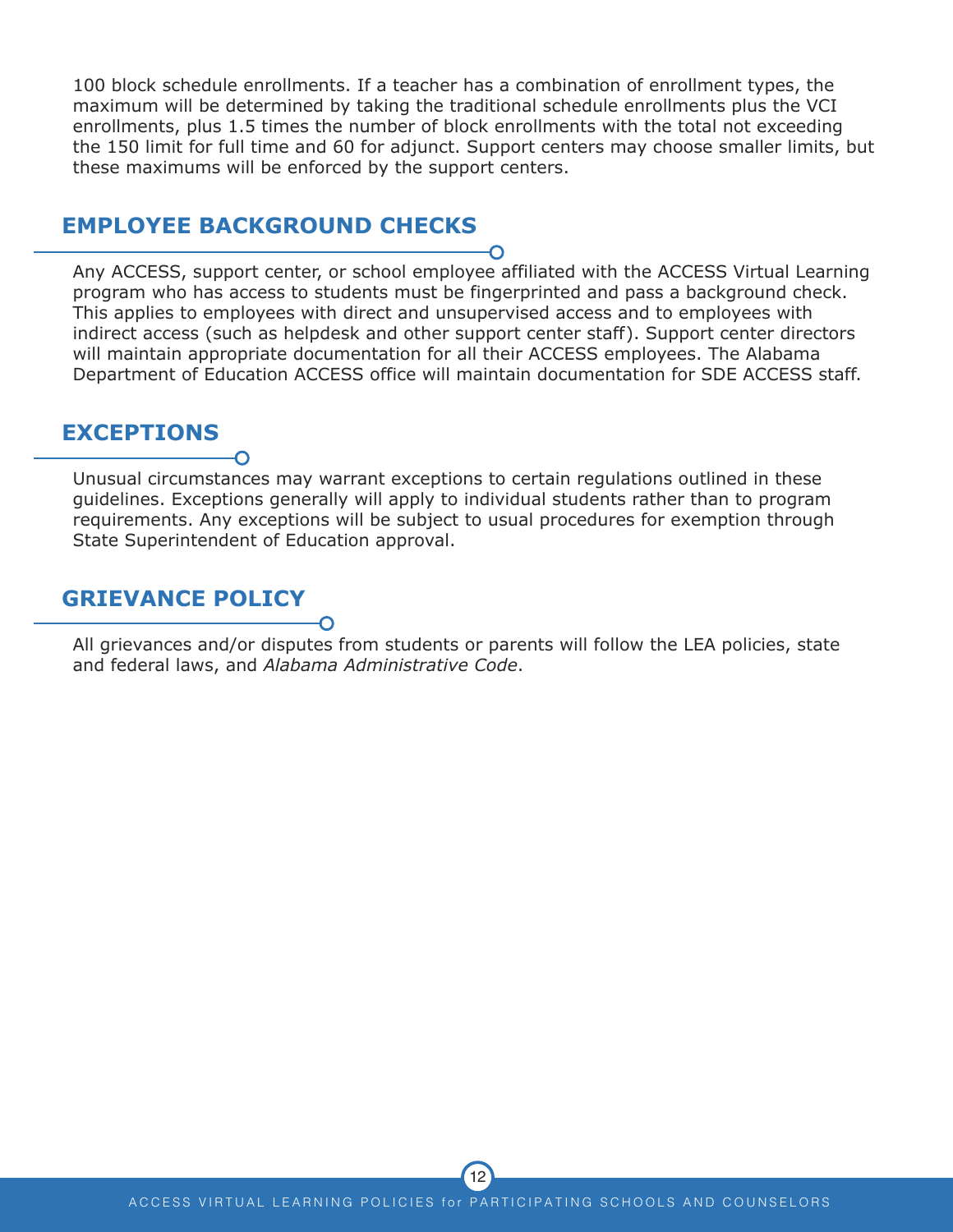## A C C E S S V I R T U A L L E A R N I N G POLICIES FOR STUDENTS

## **NETIQUETTE/ACCEPTABLE USE POLICY (AUP)**

#### *General Regulations*

Internet access is required for students enrolled in ACCESS Virtual Learning courses taught by both Web-based instruction (WBI) and videoconferencing instruction (VCI). The Internet and other online resources provided by ACCESS Virtual Learning are intended to be used to support the instructional program and further student learning. ACCESS retains the right to monitor all classes, computer usage, and files for compliance with regulations and/or procedures.

#### *Acceptable Use Agreement*

Online learning resources, including the Internet, are to be used in a responsible, efficient, ethical, and legal manner in accordance with the mission of ACCESS Virtual Learning. ACCESS cannot guarantee the accuracy of the information or the appropriateness of any material on the Internet. Therefore, a local Acceptable Use Policy or AUP, signed by both the student and his or her parent or guardian, must be on file with the local school. This agreement shall specify user (student) responsibilities and shall indemnify the local school and the ACCESS program from any damages. By signing, the parent or guardian understands that ACCESS Virtual Learning is not responsible for materials acquired by the student on the Internet, for violations of copyright, user's mistakes or negligence, or any costs incurred by the user.

#### *User Obligations and Responsibilities*

The use of e-mail is essential for communication between teachers and students. Students must use computers appropriately, agree to all rules of etiquette established by ACCESS, and sign a statement acknowledging their understanding and acceptance of these rules. These will include the following:

- Students will use ACCESS Virtual Learning and its resources only for purposes related to education. Commercial, political, and/or personal use unrelated to an educational purpose is strictly prohibited.
- Students will use computers with consideration and respect. They are prohibited from accessing, posting, submitting, publishing, or displaying harmful matter or material that is obscene, threatening, disruptive, or sexually explicit; that could be construed as harassment, disparagement, or cyber bullying of others (based on their race, national origin, sex, sexual orientation, age, disability, religion, or political beliefs); or that is intended to annoy, harass, intimidate, disrupt the operation of the program, or interfere with the rights of other students or ACCESS staff.
- Vandalism will result in the cancellation of user privileges. Vandalism includes the intentional uploading, downloading, or creating of computer viruses and/or any malicious attempt to harm or destroy materials, data, or equipment.
- Students will give credit to others whose work is used. Neither Internet content nor the work of WBI or VCI classmates will be cut, copied, or plagiarized. Students will abide by all copyright rules and regulations.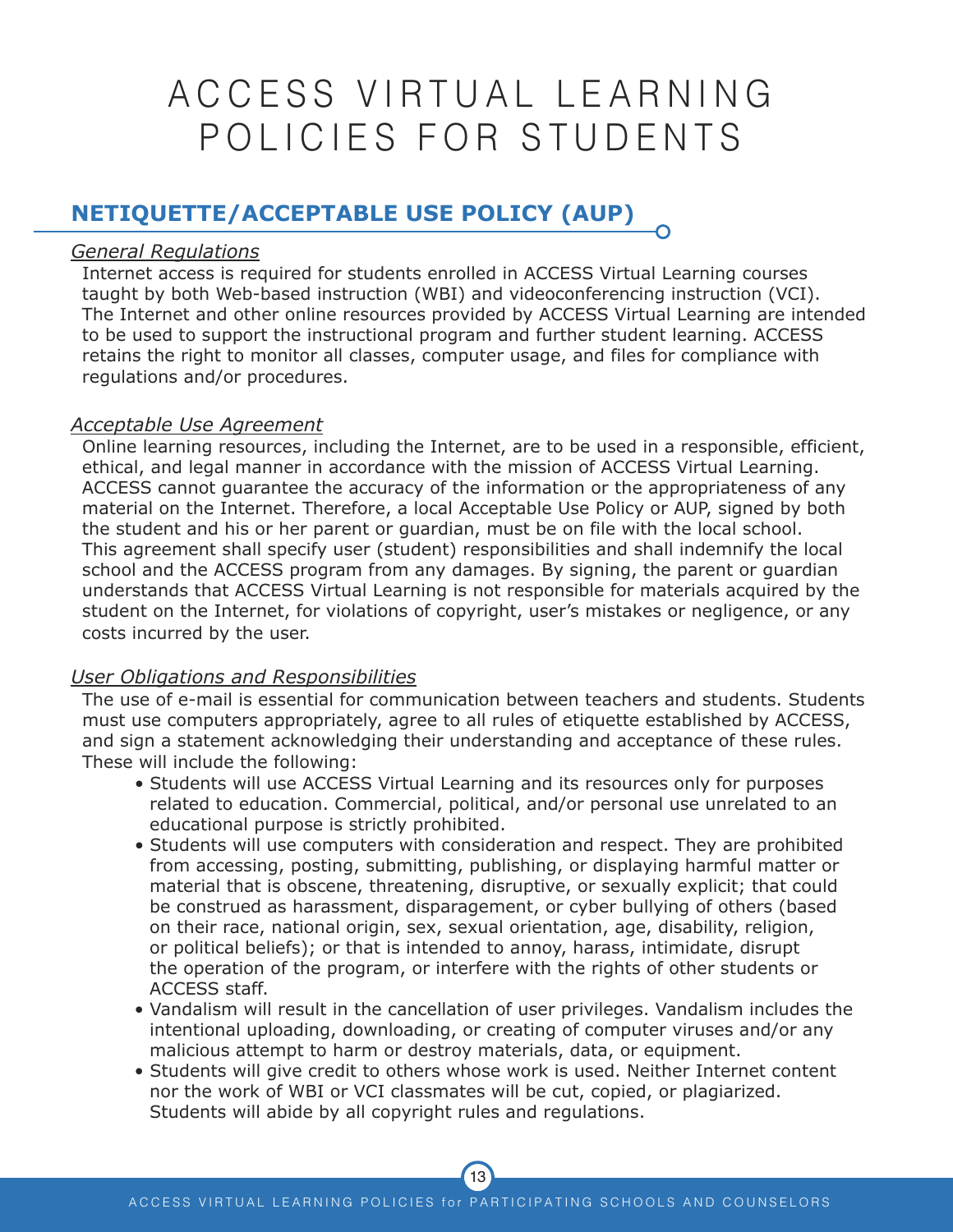- Students will consider the social consequences of work completed and any programs written in conjunction with classroom assignments.
- Students will communicate via e-mail cautiously and with discretion. ACCESS Virtual Learning reserves the right to monitor any online communication(s) for improper use. Electronic communications and downloaded material, including files deleted from a user's account, may be monitored or read by ACCESS officials or their designees. Student responsibilities include, but are not limited to, the following:
	- Refrain from including information in e-mail messages that is not appropriate for printing or discussion in a public setting. Privacy cannot be assured in e-mail communications.
	- Send no unsolicited e-mail to virtual learning classmates. All e-mail communication among classmates must be course related.
	- Protect the confidentiality of other users' mail or files. Students will not read the mail or files of others and shall not attempt to interfere with another user's ability to send or receive electronic mail, nor shall they attempt to delete, copy, modify, or forge the mail of others.
	- Keep personal account numbers, home addresses, and telephone numbers private and protect and keep secret any passwords issued for course access.
	- Report any communications that are inappropriate or which make them feel uncomfortable to the classroom teacher, facilitator, or other local school officials. Students should exercise caution in supplying information requested in e-mail communications, especially when such e-mails are from adults who ask for personal information, attempt to schedule meetings, or encourage personal contact.
- Students will accept responsibility for any charges incurred for phone usage, line costs, or usage fees incurred as a result of using the Internet for any purpose other than that required as a part of the course taken. ACCESS will assume no responsibility for such charges.
- The use of ACCESS Virtual Learning resources is a privilege, not a right, and inappropriate use may result in cancellation of those privileges. Students who fail to abide by ACCESS Virtual Learning policies shall be subject to disciplinary action, revocation of the user account, and legal action as deemed appropriate.
- Students will abide by all local, state, and federal laws and policies related to Internet usage. ACCESS administrators will cooperate fully with local, state, and federal officials in the investigation of illegal activities conducted through the use of the Internet.

Students suspected of violating the Netiquette/Acceptable Use Policy will be notified of the suspected violation and given an opportunity to respond. If violations are confirmed, students may be removed from the course, assigned a failing grade, and subjected to other disciplinary and/or legal consequences as determined by local school policies and local, state, or federal authorities.

## **RESPONSIBLE USE OF ACCESS RESOURCES**

All content and resources, digital and otherwise, provided through the ACCESS Virtual Learning Program will be used in adherence to copyright laws and restrictions. Such materials include, but are not limited to, commercial software, copyrighted materials, and/or materials protected by trade secret.

Use of ACCESS resources in an inappropriate manner may result in legal action where appropriate based on local, state, and/or federal law.

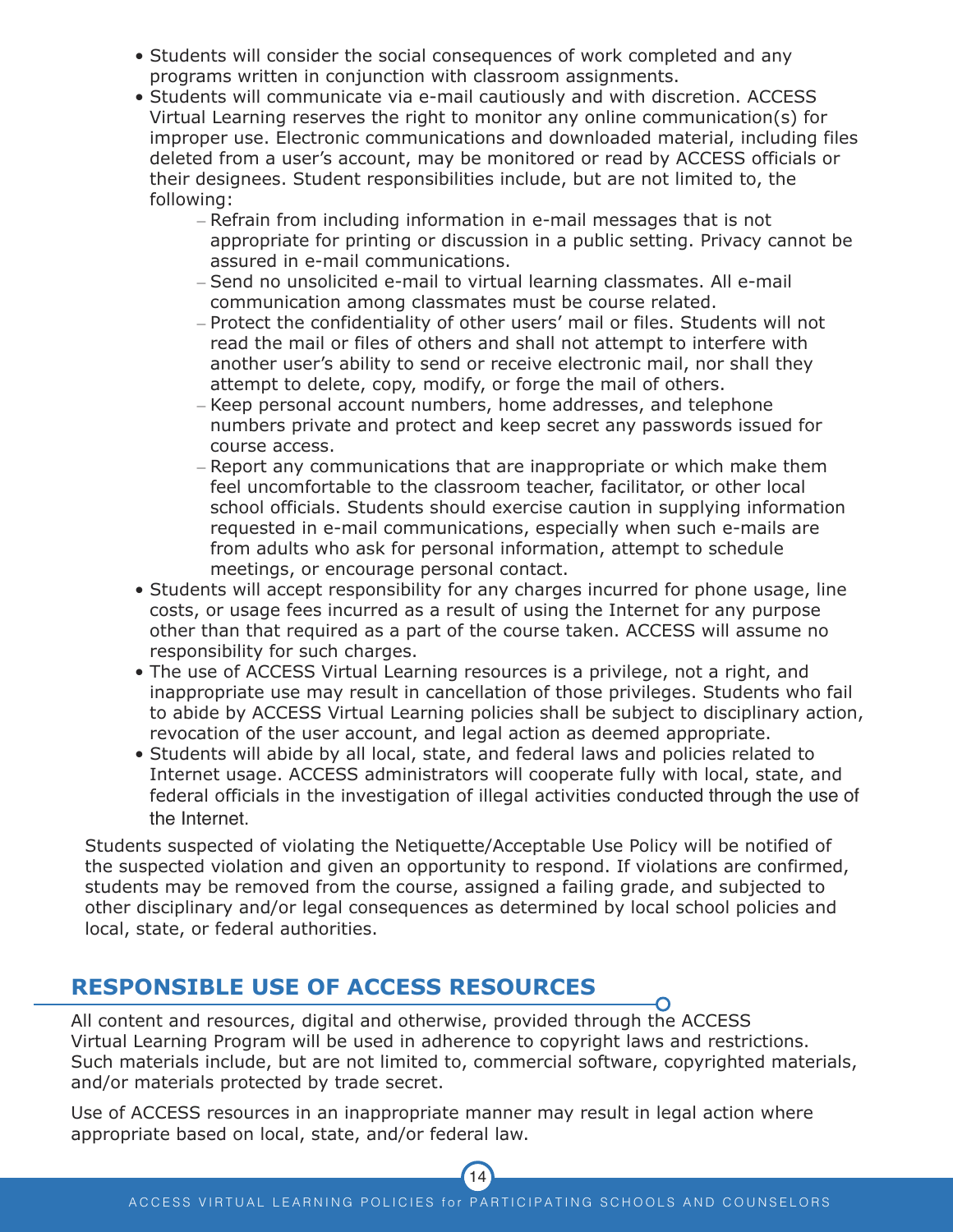## **CODE OF CONDUCT**

Students will be responsible for their own behavior, will properly handle and use all classroom equipment, and will show respect for others in the classroom. Students will:

- Be attentive.
- Actively participate in the learning experience.
- Complete all assigned homework, projects, and assessments on time.
- Have zero tolerance for academic dishonesty.
- Follow all rules established by ACCESS, the school, and the delivery teacher.

In the event the actions of students cause harm to other students or ACCESS staff, the school administrator has the right and responsibility to discipline offenders. If a situation occurs where disciplinary action is required, the local school administration will follow local school board policies as applicable. In most instances, the local school administration and ACCESS Support Center staff will jointly determine appropriate consequences, including the possible removal of a student's ACCESS privileges.

## **ACADEMIC INTEGRITY**

ACCESS Virtual Learning students must sign a commitment form attesting to academic integrity. A copy of this form is provided on the last page of the student policy manual and on the ACCESS website [\(http://accessdl.state.al.us\)](http://accessdl.state.al.us) under the Educators tab/ Administrators/Counselors/Student Acknowledgement Page. If a student fails to abide by these policies, the student may be removed from the course, assigned a failing grade, and subject to other consequences as determined by the local school system administrators.

All ACCESS Virtual Learning teachers utilize a variety of technologies to check student work for authenticity. If an instructor confirms that a student has plagiarized work in any manner or used resources not permitted by the instructor, the student will be subject to consequences determined by the local school system.

## **RIGHT TO PRIVACY**

Students will be required to create a unique password that provides access to their WBI courses. Protecting the confidentiality of the password is the responsibility of the student.

ACCESS will not publish or display the names of students, their images, or their coursework on its website, in videos, or in publications without the consent of the students and their parents (guardians).

In accordance with the Family Educational Rights and Privacy Act (FERPA), ACCESS will allow access to student records only to those authorized. Authorized personnel include SDE staff, school system and local school professional staff (principal or designee, teacher, facilitator, counselor), support center administrative staff, and others with a legitimate educational or legal interest in students' records.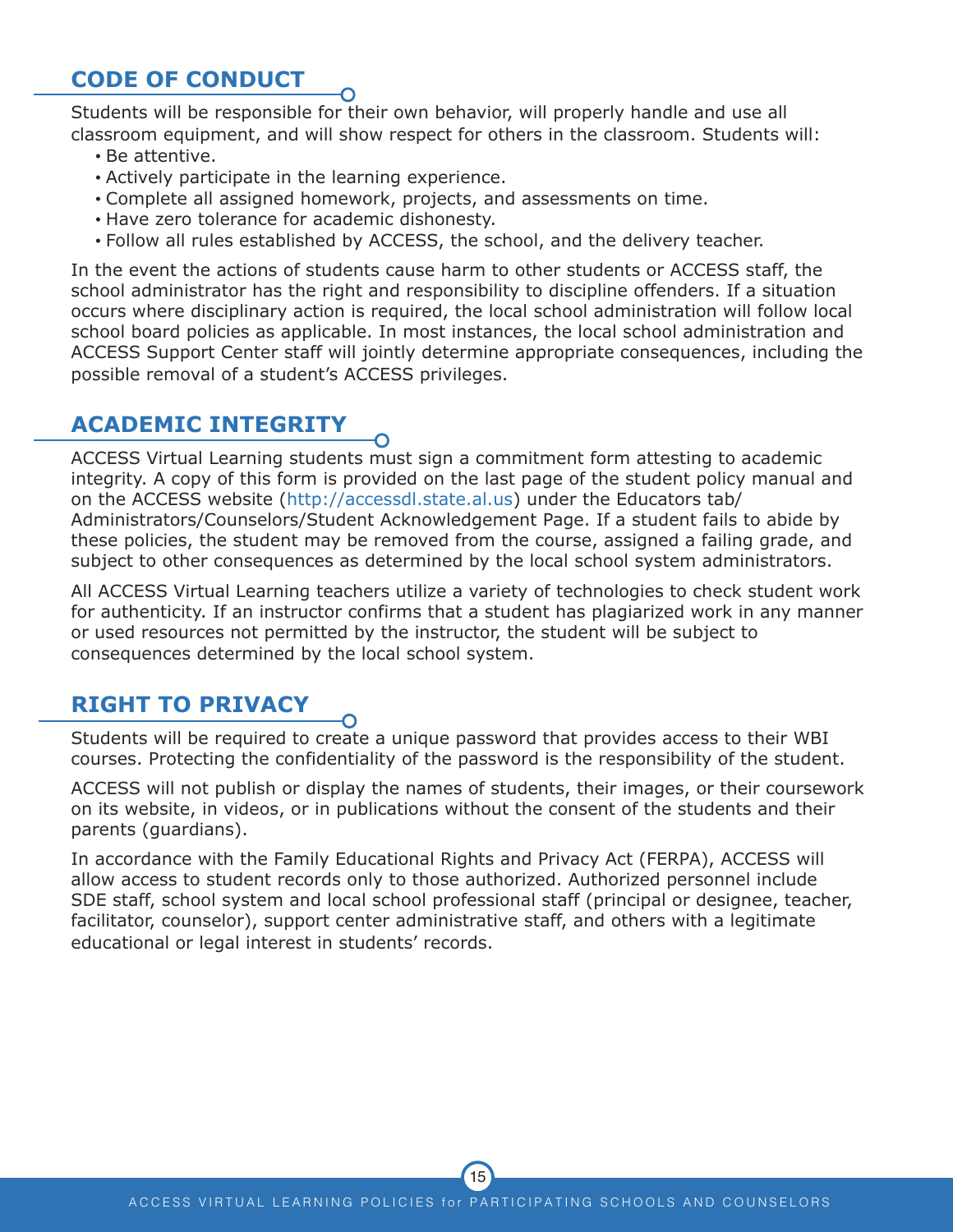## **STUDENT ELIGIBILITY**

To enroll in an ACCESS Virtual Learning course, students must meet one of the following criteria:

- Be currently enrolled in Grades 8-12 in an Alabama public high school.
- Be a special education student in a state correctional facility and registered with an Alabama public high school.

The SDE reserves the right to deny enrollment to students who have been expelled from previous courses due *to misconduct or failure to abide by academic integrity or Internet acceptable use policies.*

## **PREREQUISITES**

Schools will ensure that students meet the prerequisite requirements for a virtual learning course prior to enrolling a student in a course.

### **COURSE REQUIREMENTS**

All scheduled unit/module and semester/term tests and exams (including pre and post test in Credit Recovery and Credit Advancement) must be proctored by an ACCESS facilitator during the normal school day.

The normal school day shall include night school, summer school, and other scheduled extended day periods as approved by the local school.

All ACCESS courses shall have an adult facilitator approved by the local school who has completed ACCESS professional development in online methodology and technical aspects of WBI and VCI instruction and who serves as a liaison between ACCESS teachers and local students.

## **TRANSFER CREDIT**

Grades for students taking an ACCESS course will be transferred in the same manner as those for any other course taken at the local school level. The receiving school will accept and record on the student's transcript the final term/semester grade assigned by the ACCESS teacher.

## **EXAM EXEMPTION**

Students taking ACCESS Virtual Learning courses will follow the semester/final exam exemption policies of their home schools. The school administrator (or designee) will make the final determination concerning student exemptions.

The Exam Exemption Form may be found on the ACCESS website

[\(http://accessdl.state.al.us\)](http://accessdl.state.al.us) under the Educators tab→Administrators/Counselors→Exam Exemption Form. Completed forms (without students' grades) should be faxed or e-mailed to the ACCESS teacher(s) and support center prior to the day the school would like to schedule an ACCESS course exam.

If a student fails to take the semester exam and was not exempt, the local school counselor, school administrator, or facilitator should immediately contact the ACCESS teacher or regional support center staff to assist the student in rescheduling the exam as soon as possible.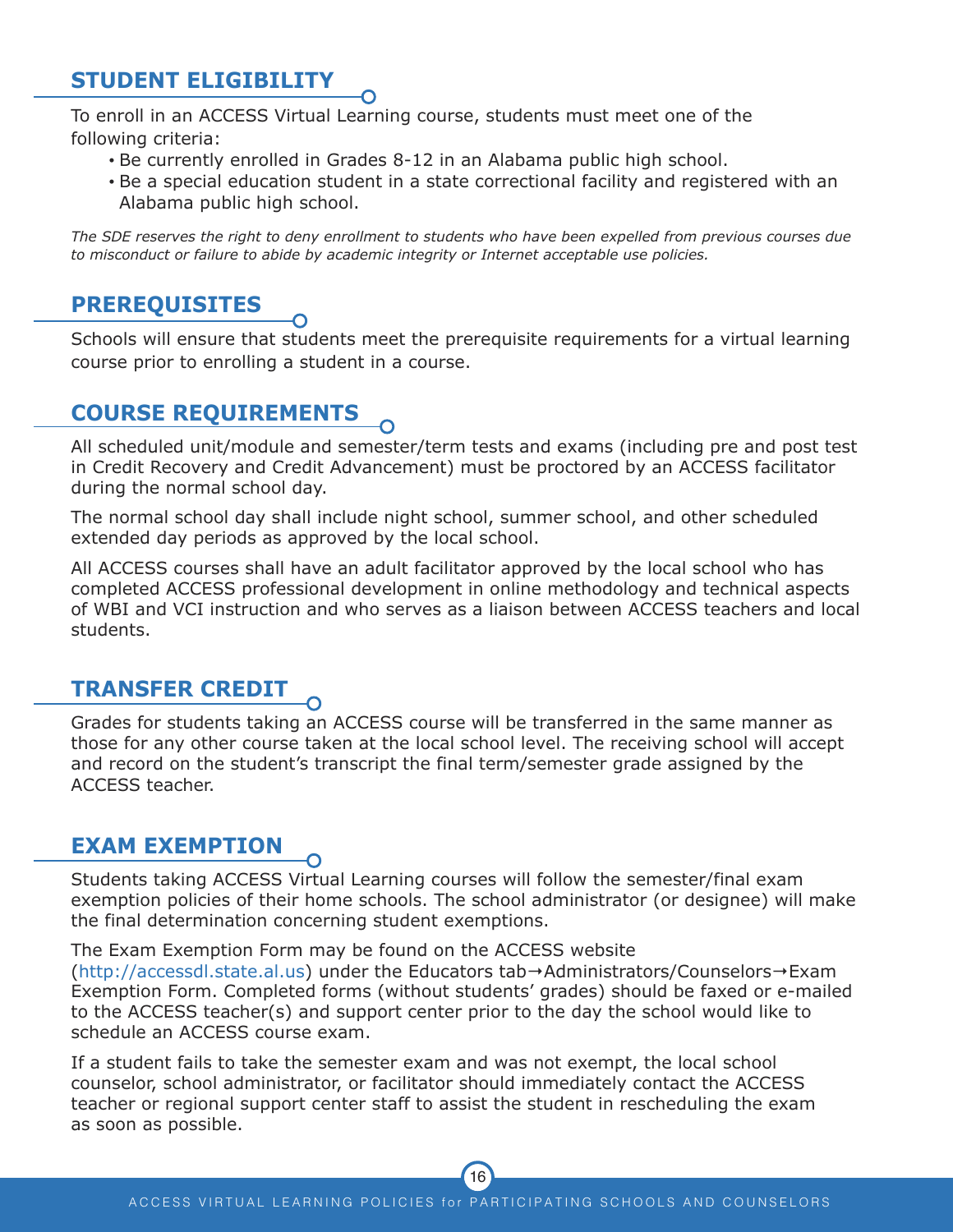#### **GRADES**

At the end of each term/semester, numerical grades will be provided to the student's school for placement on official school records and distribution to students and parents or legal guardians in accordance with local policies.

Numerical grades shall be assigned by the online teacher and accepted by the participating high school. Honor points, weighting, and other special considerations will be made, when appropriate, at the discretion of the local school administration [290-3-1-.02 (13) (d) 2 (f)].

Grades from an ACCESS VCI course section will be calculated following the policies of the sending teacher's school. The sending teacher will provide a copy of the grading policies and course syllabus to students and receiving schools at the beginning of the term in which a course is delivered.

All students in a WBI course section will be graded using the same grading scheme. The teacher will communicate the grading scheme and pacing schedule to the receiving schools and students via the learning management system at the beginning of the term in which a course is delivered.

Each ACCESS one-credit course is divided into two semesters or terms. Student grades are cumulative for each individual semester/term. The local school may average the two grades if a course grade is needed.

#### **DROPS/WITHDRAWALS**

Students will begin the drop/withdrawal process of an ACCESS course with the local school counselor.

Students who are enrolled in a one-credit course (traditional or block) and who want to drop a course at the end of the first semester should follow the local school's policies and procedures for drops and/or withdrawals.

#### **STUDENT/TEACHER COMMUNICATION**

Communication between ACCESS teachers and students is essential and must be frequent and ongoing. A variety of modes, including e-mail, telephone, discussion boards, Web conferencing, and other appropriate services or tools, may be used by teachers and students to communicate regarding course requirements, expectations, grading, and other issues related to course content and instruction.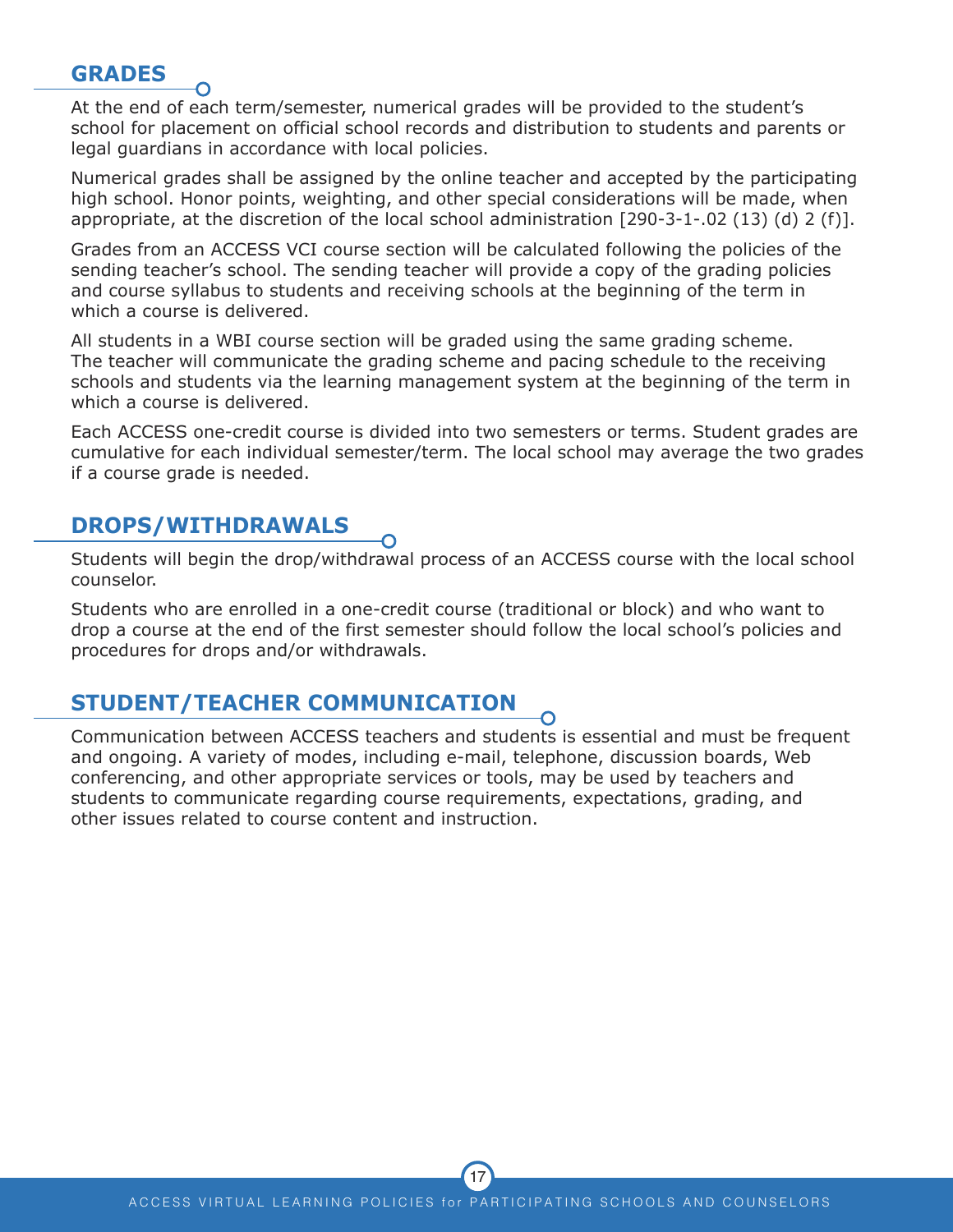## **SPECIAL NEEDS STUDENTS**

Teachers will receive a list of students with disabilities who have either an Individualized Education Program (IEP), ELL, or 504 Plan from their regional support center at the beginning of each term. This information should be kept confidential, and teachers must ensure that they meet all teacher responsibilities as outlined in these documents.

The following information is included in the Policy Manual for Students and outlines steps to be followed in the registration and instruction of special needs students in ACCESS Courses.

- Prior to registration for an ACCESS course, the counselor shall contact the student's case manager for a review of the educational needs of the student based on the requirements of the IEP, ELL, or the 504 Plan.
- If a virtual learning course is determined to be appropriate for the student based on the IEP, ELL, or 504 Plan, and the student takes such a course during the implementation period of the IEP, ELL, or 504 Plan, the local school will be responsible for providing any supplementary aids and services as required in the IEP, ELL, or 504 Plan that are not supported within the WBI or VCI environment and to maintain communication with the ACCESS teacher.
- Counselors will work with the Special Education case manager to ensure that the IEP, ELL, or 504 Plan is made available to the ACCESS teacher and support center director. The ACCESS teacher must be informed of his or her responsibilities for implementing the IEP, ELL, or 504 Plan.
- If an ACCESS course is taken by a student receiving special education services during the summer, or any time period not covered by the IEP, neither the local school nor ACCESS will be responsible for providing supplemental aids and services.
- The ACCESS teacher and support center will maintain confidentiality with all personally identifiable educational records received by storing such records in a secure environment. At the end of the term, any personally identifiable educational records received by the ACCESS teacher or support center director will be shredded.

## **ADVANCED PLACEMENT (AP) COURSES**

It is the school's responsibility to ensure that students meet all prerequisite requirements for an Advanced Placement course. Schools will also provide students with textbooks and any supplementary resources needed for these courses.

School administrators and/or counselors should make students aware of their option to take AP exams, inform them of available AP exam review materials, notify them of the date for the administration of each exam, and order and administer the exams in accordance with College Board policy.

## **CREDIT RECOVERY AND CREDIT ADVANCEMENT COURSES**

Guidelines for student eligibility in Credit Recovery and Credit Advancement courses may be found on the ALSDE website. Go to ALSDE Graduation Requirements (link: [www.alsde.edu/sec/sct/Pages/graduationinformation-all.aspx?navtext=Graduation](www.alsde.edu/sec/sct/Pages/graduationinformation-all.aspx?navtext=Graduation%20Information) [Information\)](www.alsde.edu/sec/sct/Pages/graduationinformation-all.aspx?navtext=Graduation%20Information) and click on the individual tabs at the top for more information regarding each course. It is the responsibility of the local schools to ensure that students are eligible to take these specialized courses through ACCESS Virtual Learning.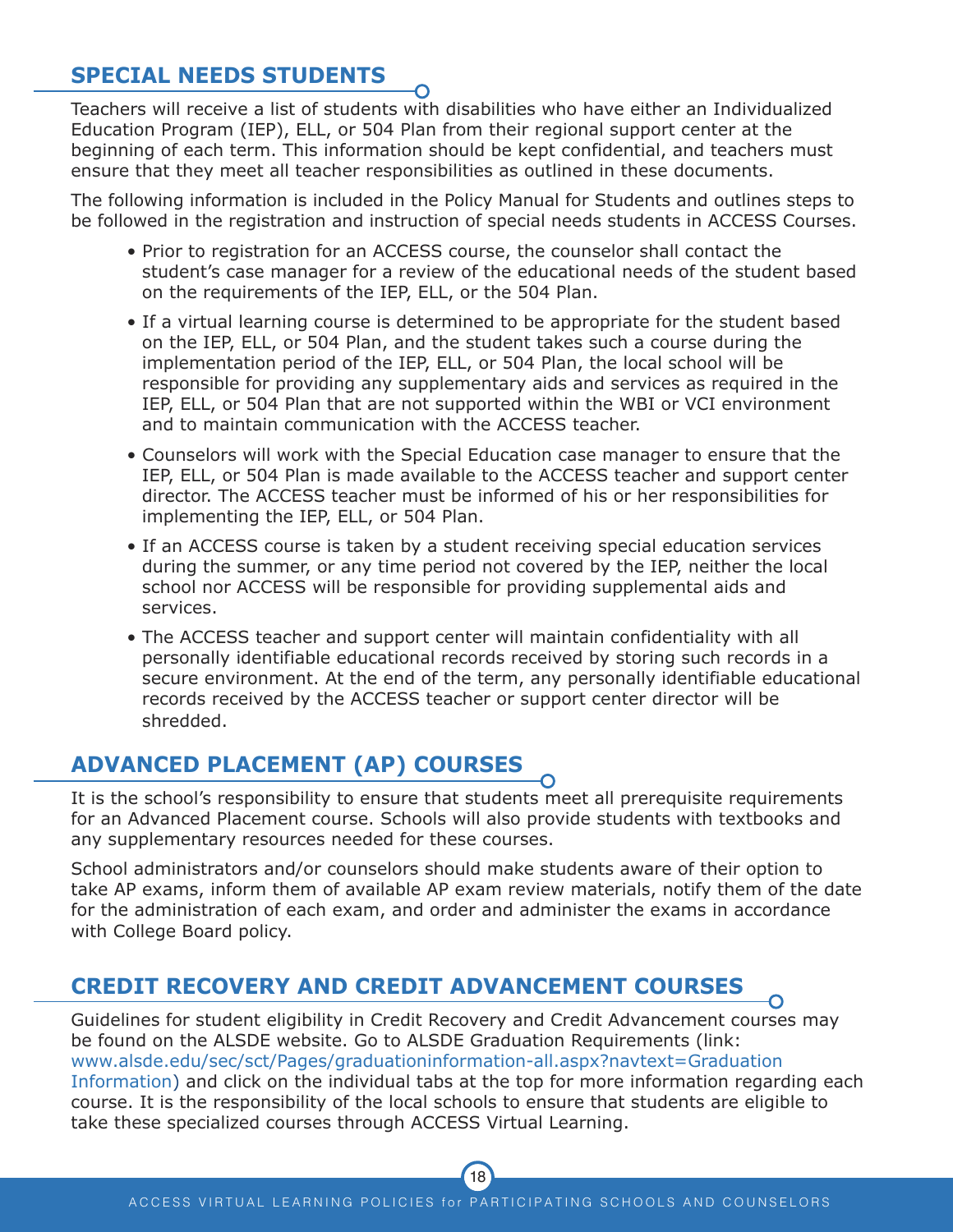## **HOMEBOUND STUDENTS**

Students who (upon the recommendation of their physician) have been placed on homebound status by their local school system may participate in approved WBI courses upon request and notification to the SDE of student's homebound status by the local school system superintendent. All scheduled unit/module and semester/term test and exams must be proctored in the presence of a facilitator provided by the local school system and meet the requirements identified in the *Alabama Administrative Code*.

School systems will be required to submit documentation from the student's physician and an official exception request from the local school system superintendent to the State Superintendent of Education. If students are approved to receive ACCESS courses at home, it will be the responsibility of the school/school system to determine if adequate Internet access is available and provide a computer and any other equipment needed to ensure successful course delivery.

It is recommended that parents of homebound students attend training provided by the regional ACCESS Virtual Learning support center when possible.

## **ONSITE CLASSROOM FACILITATORS**

Schools will provide facilitators to supervise and assist students. Local school systems shall develop policies to establish requirements for facilitators. At a minimum, facilitators must be adults approved by the local school who have completed professional development in online methodology and technical aspects of Web-based instruction through ACCESS and serve as liaisons to WBI and VCI teachers and providers. They must have passed mandatory fingerprinting and background checks, have basic computer and e-mail skills, and possess the ability to use a fax machine and a scanner. Onsite classroom facilitators or paraprofessionals in Title I schools must be under the direct supervision of a certified teacher who is in close proximity to the virtual learning classroom.

It is the responsibility of the local school administrator to assign personnel to monitor student behavior in the physical classroom as well as in the virtual classroom.

The responsibilities of the Onsite classroom facilitator are as follows:

- Supervise and assist students.
- Monitor academic progress and student behavior in the physical classroom as well as in the virtual classroom.
- Communicate on a day-to-day basis with the ACCESS teacher.
- For Web-based courses, log on to the learning management system each school day to view announcements and track assignments.
- Assist students with minor technology issues.
- Ensure that students remain on task and on pace.
- Ensure the integrity of students' work.
- Support the sending teacher.
- Take attendance and send absentee reports to teachers and school staff daily.
- Provide students with training on the use of e-mails, attaching documents to e-mails, and accessing WBI courses.
- Serve as a resource to the sending teacher.
- Report technical issues to support center staff as well as to the school and/or system technology coordinator.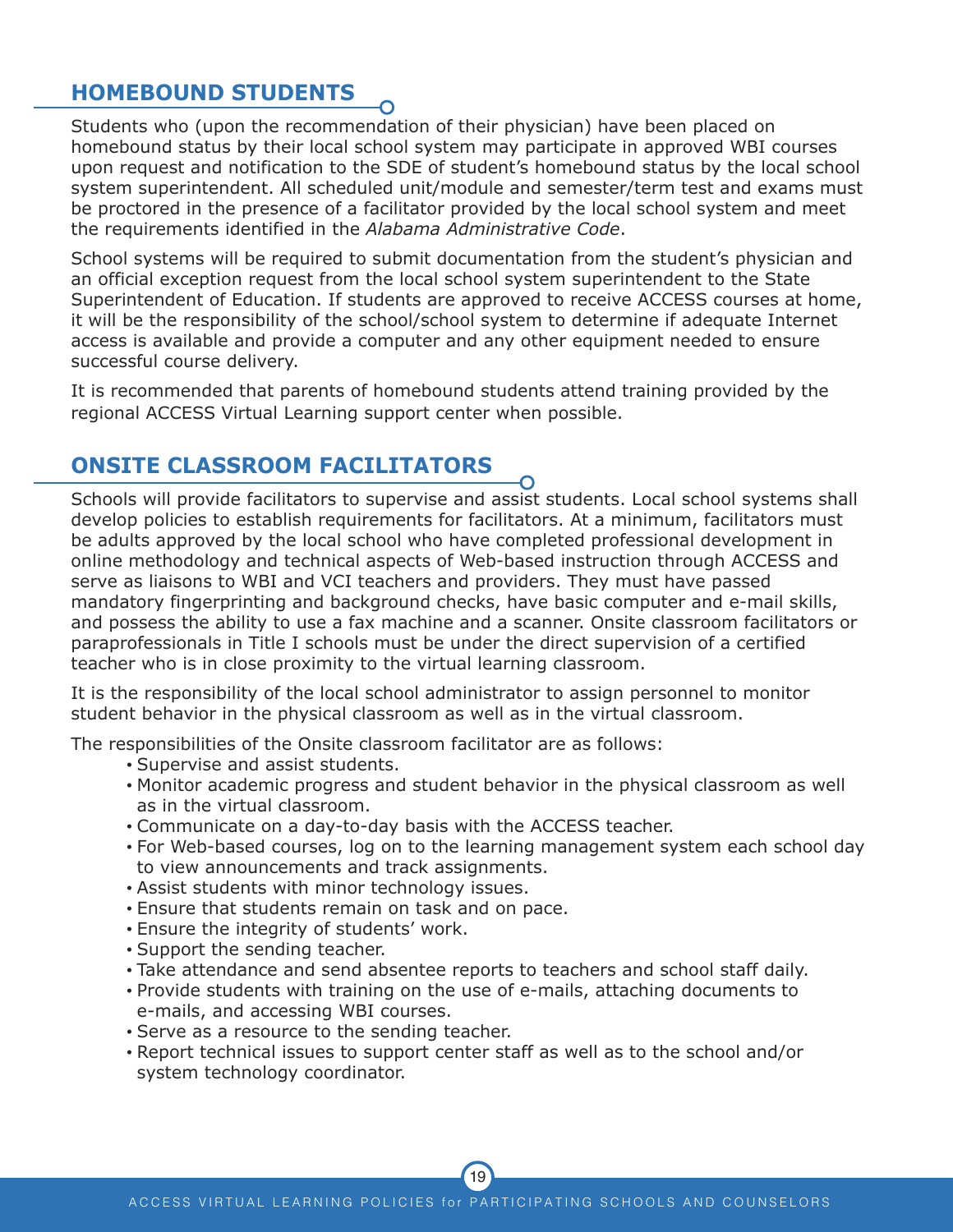## **TEXTBOOKS AND OTHER MATERIALS**

It is the responsibility of receiving school systems to provide students with the required textbooks and ancillary materials needed for each virtual learning class. When possible, the cost of CD and online texts will be built into course development costs at no expense to schools, but this cannot be guaranteed.

Textbooks and other course materials must be available on the starting date of each class. Local school systems having students enrolled in a virtual learning course must adopt the designated textbook (print, online, or CD) at the local level and report this adoption to the Alabama Department of Education's textbook office.

A list of required textbooks for Web-based courses will be provided on the ACCESS Virtual Learning website. Textbooks for videoconferencing courses will be determined by the sending school. Information regarding these textbooks will also be provided on the ACCESS website and updated as courses are revised or as course providers change.

Supplementary materials may be required for some courses. A list of such materials is available to schools and students at <http://accessdl.state.al.us> under the Courses tab→ Web-based Courses Resource List. Schools will be responsible for costs associated with these additional resources. Check the course information available at the same Web address for more information.

Novels required for English classes (if not available in the local school library) will be considered the responsibility of the student.

## **LAB SAFETY**

Labs are required for all science courses. Some of these may be virtual labs; others will be hands-on. Safety precautions must be implemented and adequate facilities must be provided for implementation of programs prescribed by SDE Bulletin(s) [290-3-1-.02-(1) (a)]. The local school will be responsible for implementing all safety precautions, providing adequate facilities, securing the lab facilitator, and providing all required laboratory supplies and equipment for hands-on labs.

#### **TECHNOLOGY AND EQUIPMENT**

 $\Omega$ 

Schools will provide the hardware, software, and other equipment needed by students in virtual learning classes. See the ACCESS Virtual Learning website [\(http://accessdl.state.al.us\)](http://accessdl.state.al.us) for more information and a complete list of recommended equipment and software specifications.

Sending and receiving schools will provide students enrolled in both WBI and VCI courses with laptops/computers during the scheduled class time.

The local school will also provide technology support for equipment and ensure that software required in ACCESS courses is available to students. Counselors will notify technology support of software downloads as listed in the ACCESS course descriptions found under the Courses tab→Web-based Courses Resource List on the ACCESS website [\(http://accessdl.state.al.us\)](http://accessdl.state.al.us).